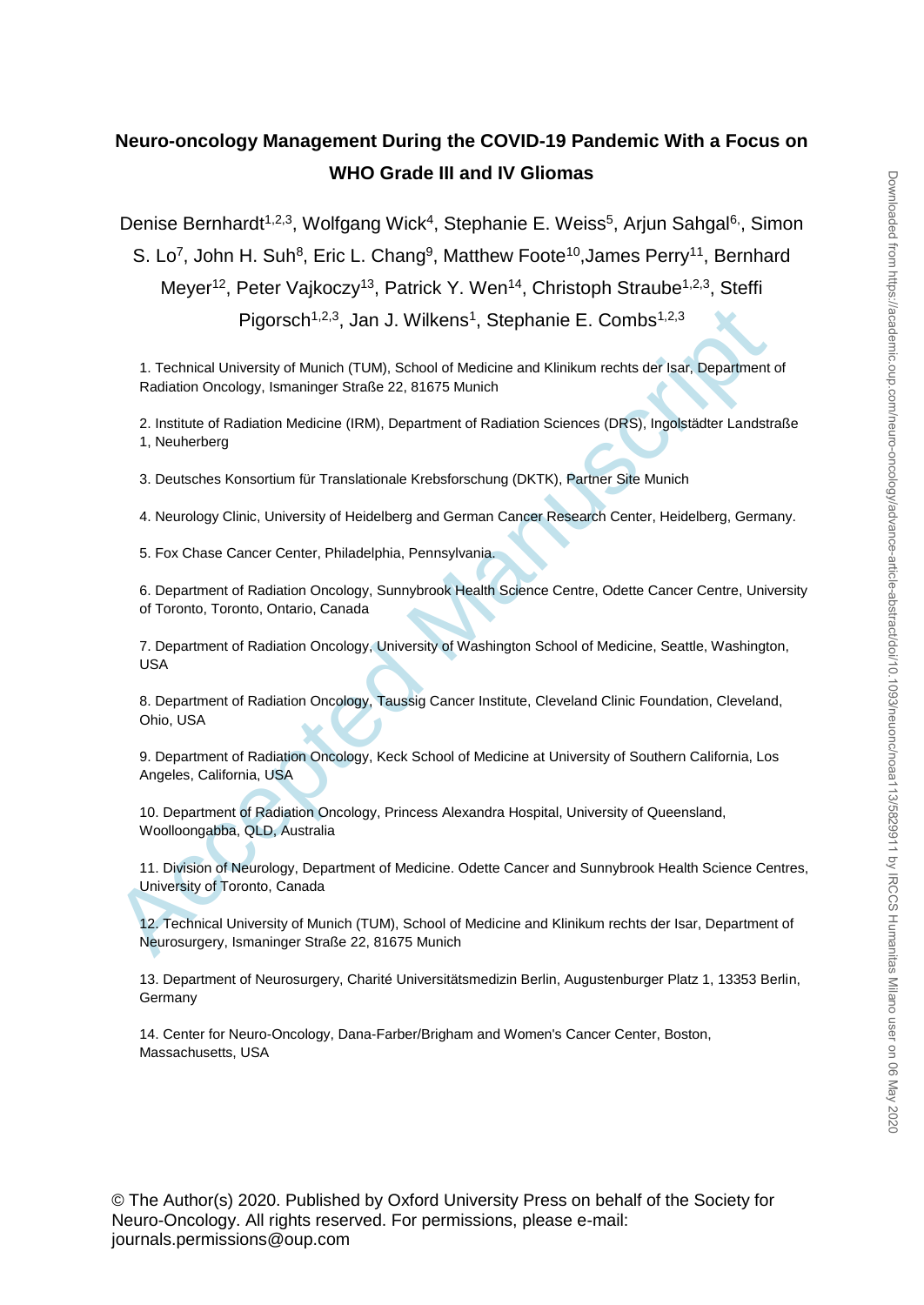Corresponding Author Dr. med. Denise Bernhardt Department of Radiation Oncology Technical University of Munich (TUM) Klinikum rechts der Isar Ismaninger Straße 22 D-81675 München Phone: +49-89-4140-4501 Fax: +49-89-4140-4477 e-mail: denise.bernhardt@mri.tum.de

# Keywords: COVID-19, neuro-oncology, glioblastoma, high-grade glioma, SARS-

 $C_0V-2$ 

#### **Consent for publication**

All co-authors have approved the final manuscript

#### **Availability of data and material**

All references are cited in the manuscript. There is no additional data and material involved.

#### **Competing interests**

The authors declare there are not competing interests.

Lo SS Research support from Elekta AB for Gamma Knife ICON Expert Group

Suh JH. Consultant for Philips and Abbvie

#### SW no COI

AS: Advisor/consultant with Abbvie, Merck, Roche, Varian (Medical Advisory Group), Elekta (Gamma Knife Icon), BrainLAB,

and VieCure (Medical Advisory Board)

Board Member: International Stereotactic Radiosurgery Society (ISRS)

Past educational seminars with Elekta AB, Accuray Inc., Varian (CNS Teaching Faculty), BrainLAB, Medtronic Kyphon

Research grant with Elekta AB Travel accommodations/expenses by Elekta, Varian, BrainLAB

AS also belongs to the Elekta MR Linac Research Consortium, Elekta Spine, Oligometastases and Linac Based SRS Consortia

Keyword's: COVID-19, neuro-oncology, glioblastoma, high-grade glioma, SARS-<br>CoV-2<br>Consent for publication<br>Manuscript of publication<br>Manuscript of data and material<br>Analability of data and material<br>Analability of data and m WW has received study drug support from Apogenix, Pfizer, and Roche and consulted for MSD and Roche with all financial reimbursement to the University Clinic.

MF: Research and travel support Elekta AB,Consultant Varian

DB: Research grant with Accuracy, travel expenses by Accuray, Novocure. Grants by Heidelberg University, spouse employee at Roche

#### **Funding**

**The work was funded by the participating departments. No external funding is related to this manuscript.**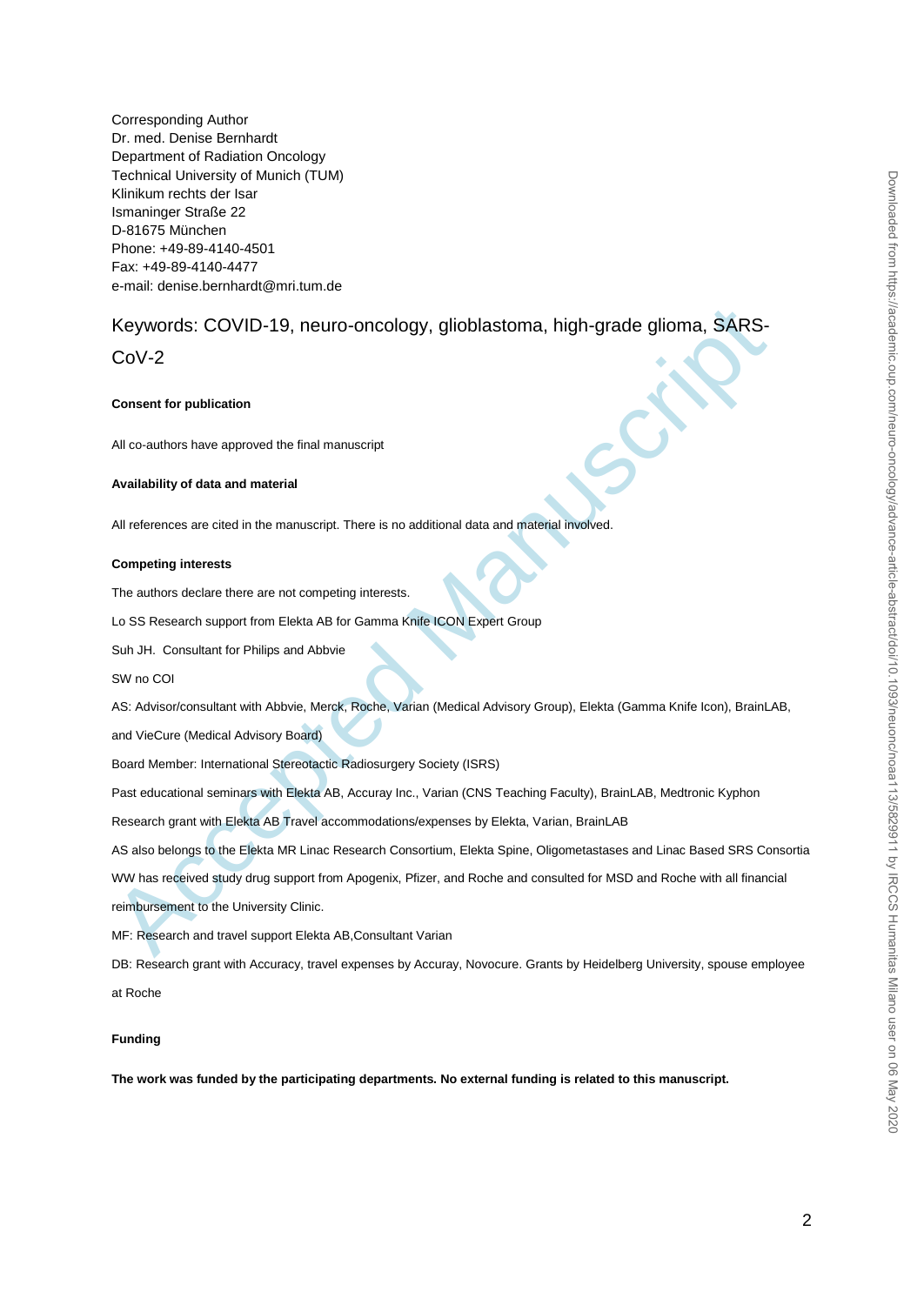#### **Abstract**

#### **Background**

Because of the increased risk in cancer patients of developing complications caused by the severe acute respiratory syndrome coronavirus 2 (SARS-CoV-2), physicians have to balance the competing risks of the negative impact of the pandemic and the primary tumor. In this consensus statement, an international group of experts present mitigation strategies and treatment guidance for patients suffering from high grade gliomas (HGG) during the coronavirus disease 2019 (COVID-19) pandemic.

## Method / Results

have to balance the competing risks of the negative impact of the pandemic and<br>primary tumor. In this consensus statement, an international group of experts pre<br>mitigation strategies and treatment guidance for patients suf 16 international experts in the treatment of HGG contributed to this consensus-based practice recommendation including neuro-oncologists, neurosurgeons, radiation oncologists and a medical physicist. Generally, treatment of neuro-oncological patients cannot be significantly delayed and initiating therapy should not be outweighed by COVID-19. We present detailed interdisciplinary treatment strategies for molecular subgroups in two pandemic scenarios, a scale-up phase and a crisis phase.

Conclusion: This practice recommendation presents a pragmatic framework and consensus-based mitigation strategies for the treatment of HGG patients during the SARS-CoV-2 pandemic.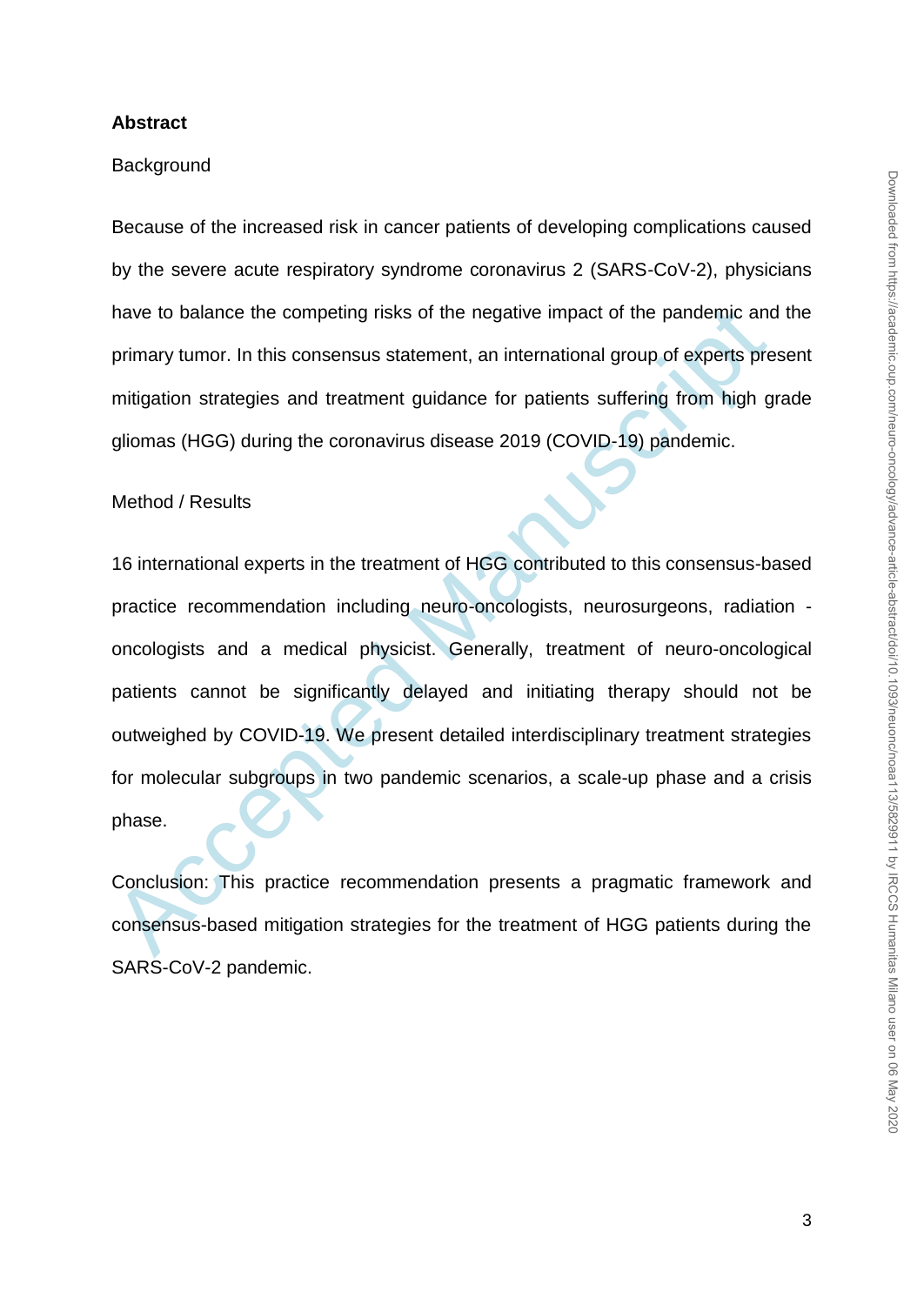#### **Introduction**

dedicated expert teams, the decisions regarding the most appropriate allocatic<br>resources for risk mitigation and optimal treatment of patients require guidance<br>medical and surgical teams managing patients from various spec The current pandemic caused by the severe acute respiratory syndrome coronavirus 2 (SARS-Cov2) has significantly disrupted healthcare, including the care of neurooncology patients. While the treatment of SARS-CoV-2 patients is delegated to dedicated expert teams, the decisions regarding the most appropriate allocation of resources for risk mitigation and optimal treatment of patients require guidance from medical and surgical teams managing patients from various specialties, including oncology. In this review, we present an international consensus recommendation for the treatment of high grade gliomas (HGG) to inform clinical practice. It is acknowledged that the SARS-CoV-2 pandemic will require center specific discussions of appropriate resource allocation that considers patient and provider safety, resource constraints, and a realistic evaluation of the impact of therapy upon Incurable brain tumors.

Current guidelines provide a framework of evidence-based care that is intended to prolong progression-free and overall survival. However., during the pandemic, physicians are presented with the challenge to strike a balance between the risks of COVID-19 in a vulnerable population and the potential for undertreatment of cancer patients. Furthermore, there is a social need for the protection of healthcare staff and the avoidance of further secondary viral spread to patients. The intent of our recommendations is to prepare physicians for the likely adjustments in neuro-oncology treatment decisions during this pandemic when best practices are simply unavailable, impractical or unsafe. Since neuro-oncology patients with HGG are a vulnerable patient group, the value of treatment must be balanced with risks of exposure to infection / inducing immunosuppression and survival benefit.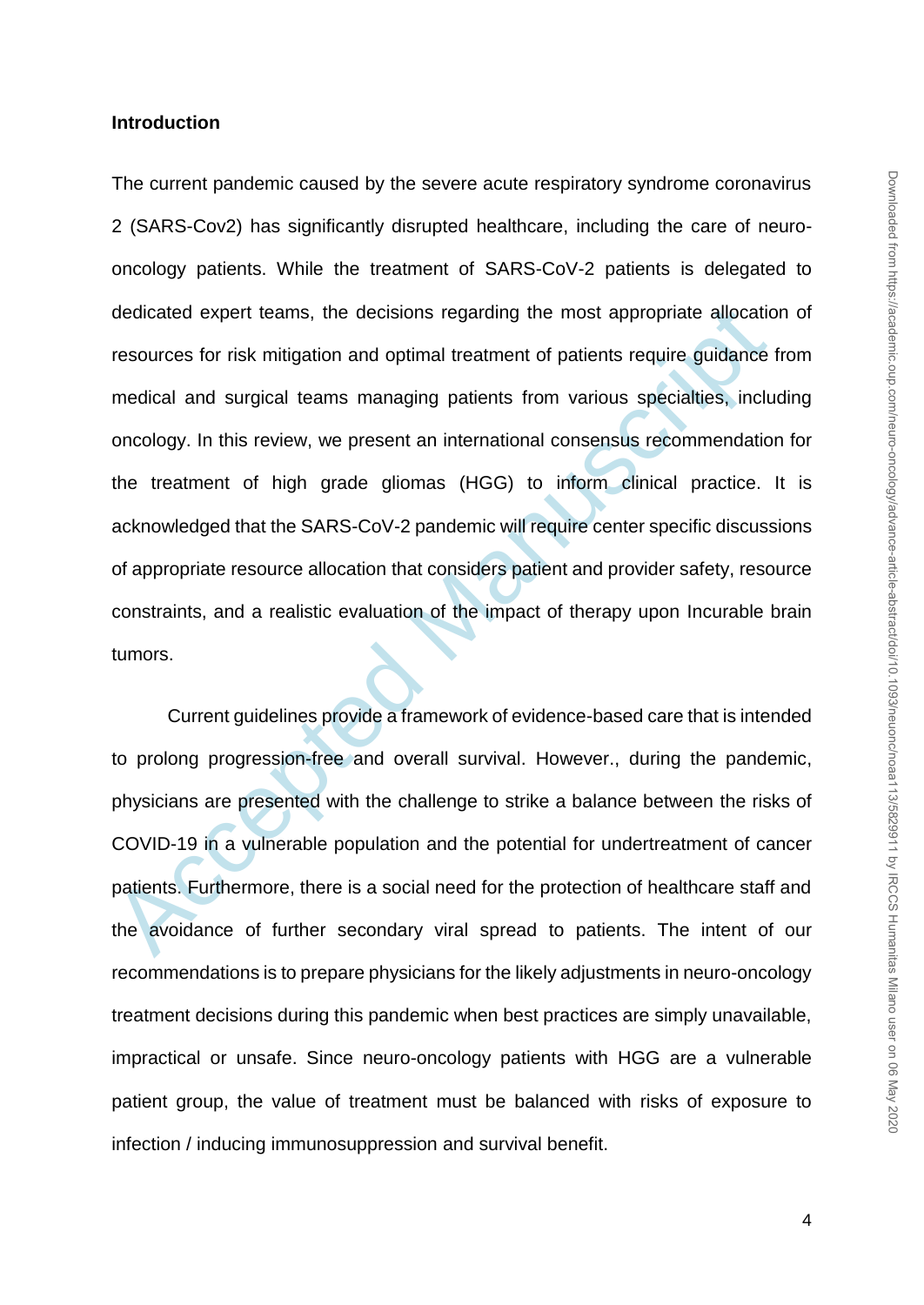in order to conserve resources, and still provide optimal treatment to patients. Du<br>the peak of pandemic crisis (crisis phase), medical resources may be significa<br>reduced and major decisions with respect to triaging patien During the period of scaling-up in a pandemic, adequate medical resources are still available but there are mandated reductions in surgery and/or consultations in order to free-up intensive care unit (ICU) capacity, reduce use of protective personal equipment (PPE), and decrease hospital traffic to mitigate viral spread within health care settings.<sup>1</sup> This requires physicians to adapt existing guideline recommendations in order to conserve resources, and still provide optimal treatment to patients. During the peak of pandemic crisis (crisis phase), medical resources may be significantly reduced and major decisions with respect to triaging patients for treatment require systems to be in place to ensure appropriate resource allocation for those with the greatest likelihood of a good outcome, while potentially withholding treatment for those facing imminent death. This international multidisciplinary group of experts in HGG provides a risk-adapted framework for decisions in both pandemic scenarios, considering both ethical issues and resource constraints, in order to minimize the irreparable damage associated with withholding necessary treatments.

# **Glioblastoma (GBM) and other HGG**

The optimal treatment for GBM is maximal safe resection followed by concurrent chemo-radiotherapy (CRT) and monthly adjuvant temozolomide (TMZ)  $^{2,3}$ . One of the first steps in crisis management in many major university clinics and hospitals in Europe and North America, at the beginning of the SARS-CoV-2 pandemic, was to postpone all elective surgeries and stop in–person interdisciplinary tumor conferences, which are frequently utilized to determine the optimal course of treatment.

### *Interdisciplinary Decisions*

Decisions regarding the treatment of GBM and other HGGs are interdisciplinary as a standard of care, requiring a high level of expert knowledge. During a pandemic crisis,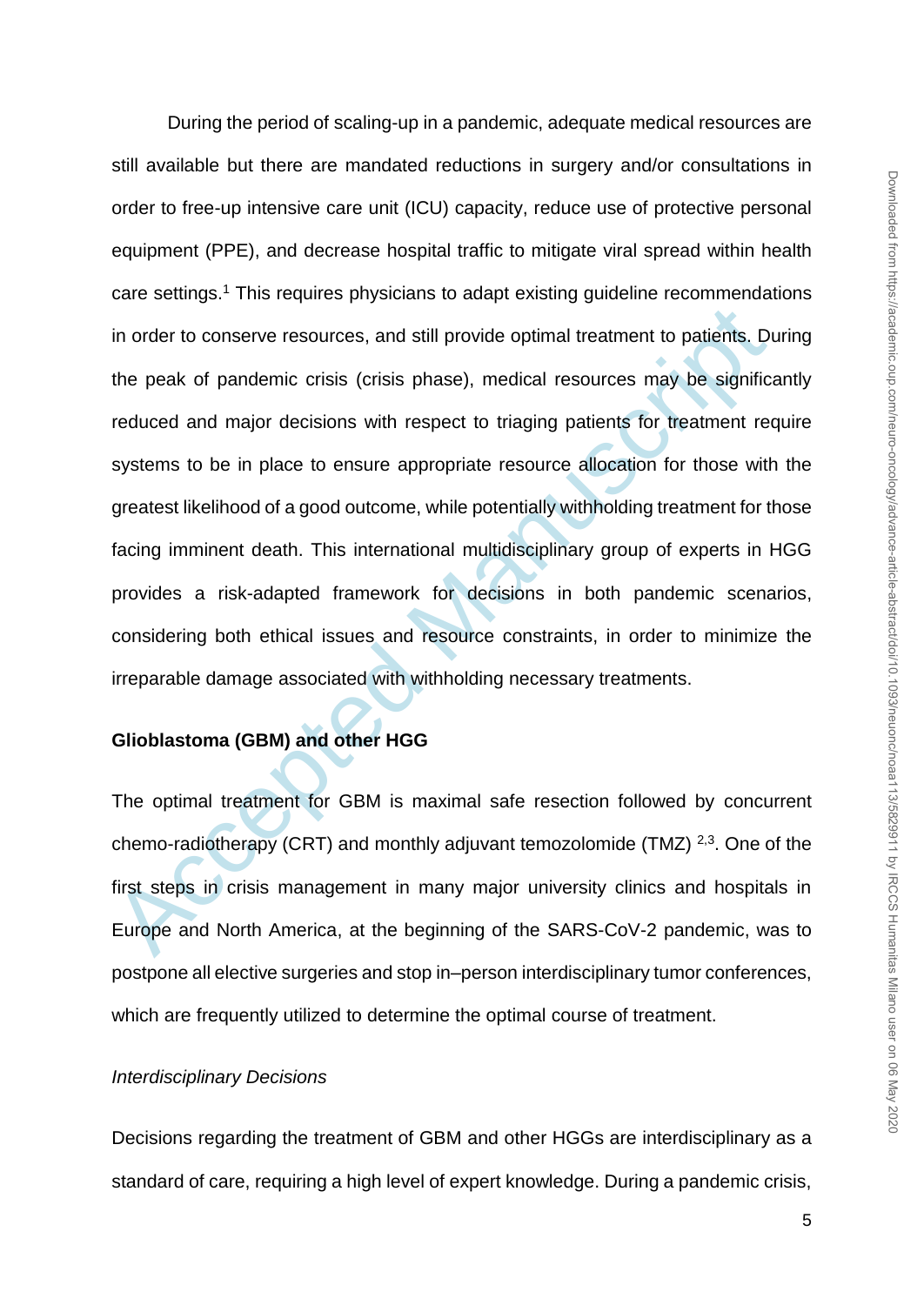high-level and complex treatment regimens are being scrutinized due to disruption of traditional workflow. Clinicians are challenged to carry out sophisticated treatments and to mitigate treatment disruptions, while simultaneously managing treatment with reduced access to resources and health care providers. To mitigate disruptions to patient care, we believe that interdisciplinary discussion should continue using healthcare technology such as video-conferencing, phone conferences or other digital methods to maintain expert discussion between disciplines. As this crisis becomes more pervasive, there might be more need for careful assessments, possibly involving but not restricted to administrators with resource oversight and ethics counseling as available.

#### *Neurosurgery*

healthcare technology such as video-conferencing, phone conferences or other differences to methods to maintain expert discussion between disciplines. As this crisis becomere pervasive, there might be more need for careful Although patients with HGG are incurable, current treatment pathways provide meaningful extensions to both survival and quality of life. Since we know that survival is determined in part by the extent of surgery for HGG, maximal safe surgery should still be considered a priority<sup>4,5</sup>. Surgery also provides tissue for both the histological and molecular diagnoses which informs treatment decisions. For example, the knowledge of the *O*<sup>6</sup> -methylguanine DNA methyltransferase (MGMT) status can be critical in deciding who would benefit from temozolomide (TMZ) chemotherapy. We recognize that during the pandemic the challenges of ICU capacity, conservation of PPE, availability of health care professional expertise and the risk for patients' exposure to SARS-CoV-2 may reduce the ability to provide optimal surgical management. Such a situation may force clinical decision-making in the absence of a tissue diagnosis, although we hope that even during the peak of this crisis this situation is minimized.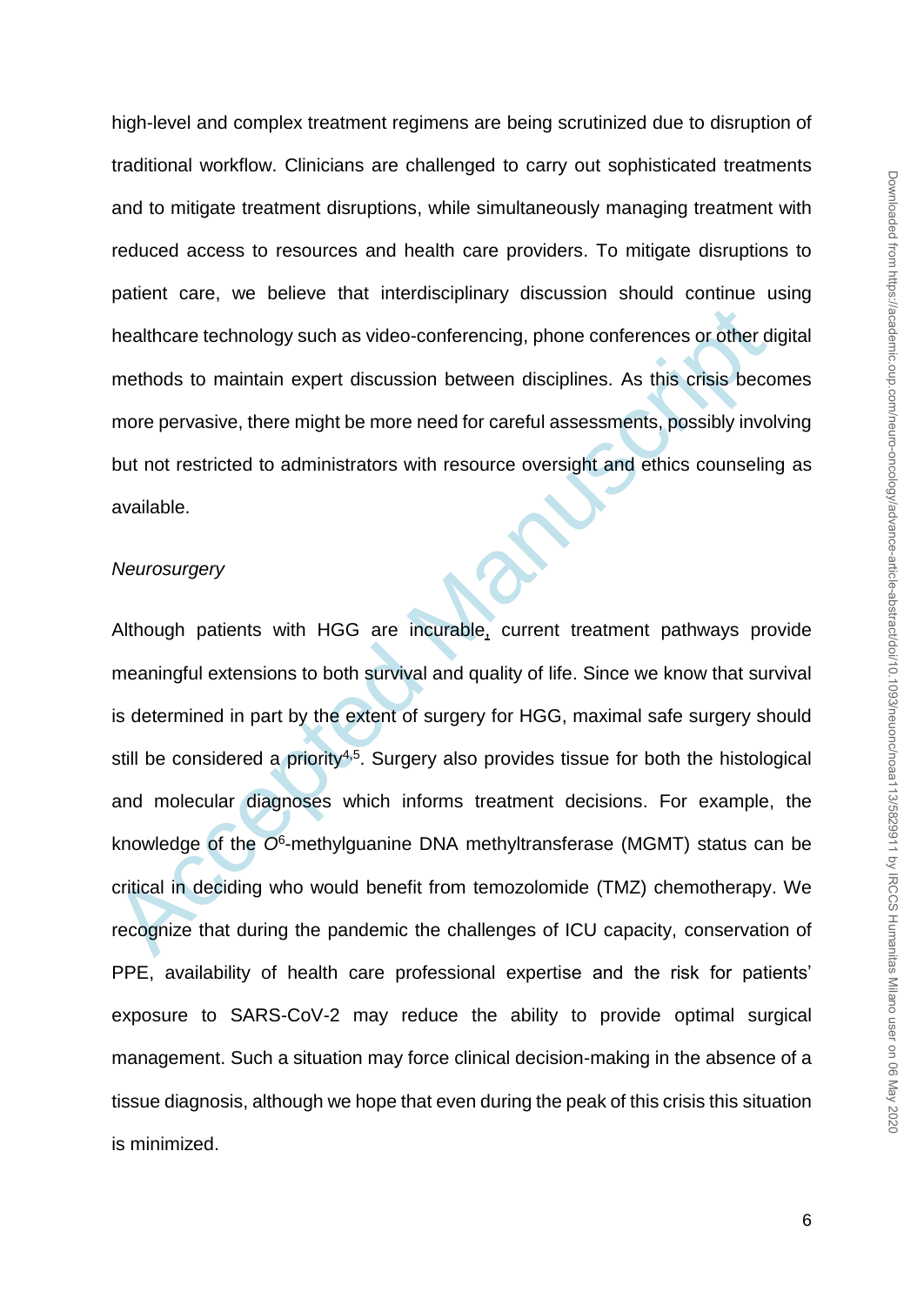Neurological deficits caused by the tumor, and from the surgery itself, should be taken into account when making decisions prioritizing which patients need urgent surgery and which patients could be delayed. It is important to identify patients who potentially need ICU or ventilator support, and minimize and minimize surgical resources including the operating time as much as possible. Although there are specialized centers that can conduct awake craniotomies on an outpatient basis allowing for some critical resources to be conserved, this is not widely available. Furthermore, in the crisis phase of the pandemic, the necessary work-up and specialized testing such as fMRI and presence of appropriate technicians may not be available to allow for such procedures.

specialized centers that can conduct awake craniotomies on an outpatient ballowing for some critical resources to be conserved, this is not widely availa<br>Furthermore, in the crisis phase of the pandemic, the necessary work The surgical intent may also be dramatically altered in the crisis phase of the pandemic with tumor decompression in symptomatic patients as the goal, versus an attempt for gross tumor resection given the higher risk for postoperative ICU surveillance for the later. Therefore, the ICU capacity preservation argument has to be applied on an individual and center basis, and with respect to the phase of the pandemic. In those patients where the extent of surgical resection is limited due to the pandemic, there may be the potential for additional surgery when the pandemic subsides and more resources are available. Therefore, patients should be reevaluated with interdisciplinary input on a case-by-case basis.

## *Diagnostics*

Given the relevance of an appropriate histological and molecular diagnosis according to WHO criteria for any treatment decision, compromising the diagnostic work-up for HGG is not recommended. Of note, since several of the therapeutic considerations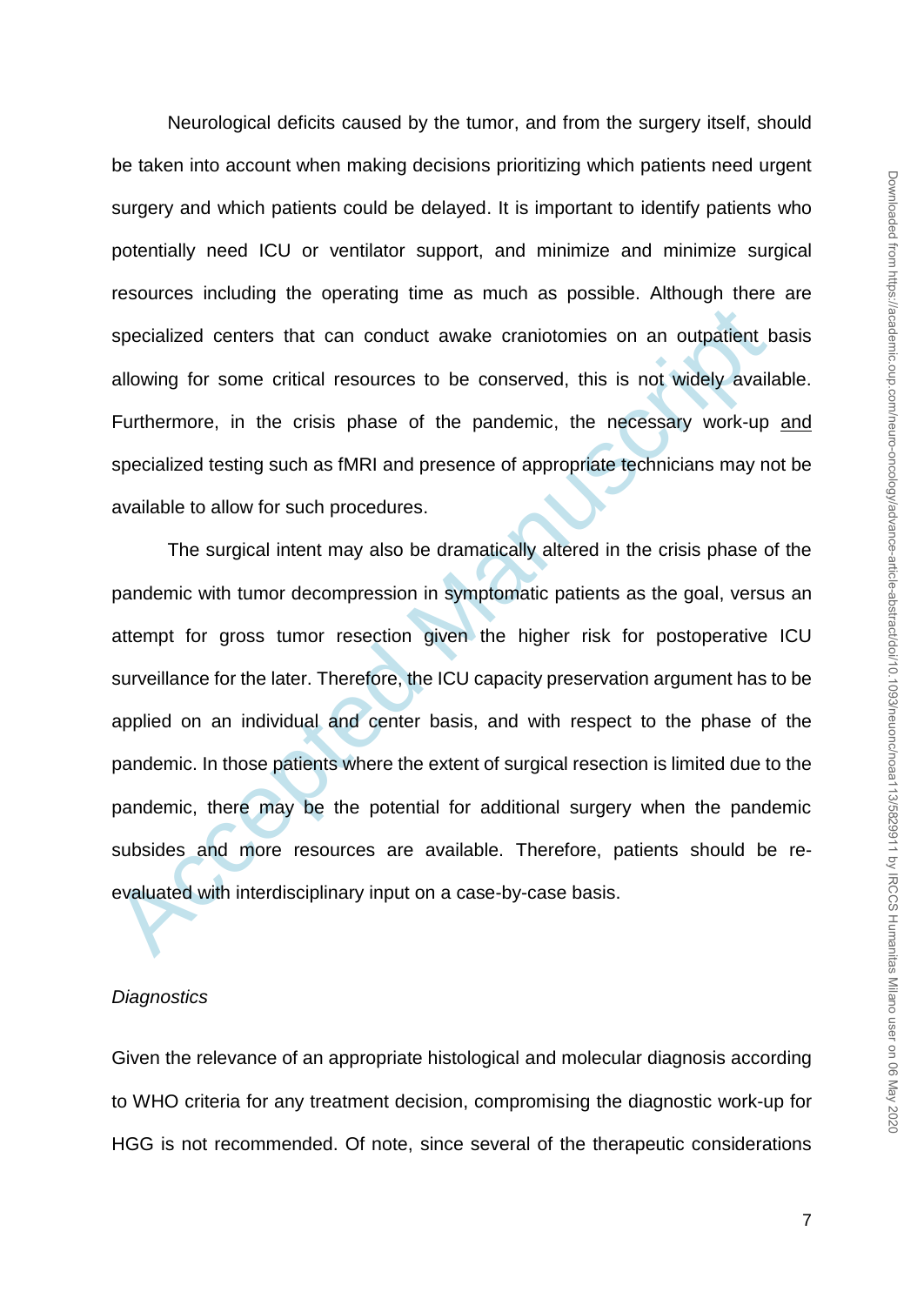require *MGMT*, *isocitrate dehydrogenase* (*IDH)* and 1p19q status, the determination of these molecular diagnostics should be prioritized, if feasible.

#### *Clinical Monitoring and Magnetic Resonance Imaging*

as possible on telephone and telemedicine solutions for follow-up and paguidance. Critical blood tests are often required for monitoring adverse effect systemic therapy and for monitoring levels of anti-seizure medications As clinical visits at medical centers may be restricted, it is advisable to rely as much as possible on telephone and telemedicine solutions for follow-up and patient guidance. Critical blood tests are often required for monitoring adverse effects of systemic therapy and for monitoring levels of anti-seizure medications, and should continue in local laboratories whenever possible. MRI assessments should adhere to standard guidelines as much as possible to ensure appropriate patient guidance. However, adjustments in the frequency of monitoring are reasonable for lower grade tumors, those patients with stable disease and on surveillance and when the potential risks are outweighed by exposure to SARS-CoV-2 in a hospital that is managing an outbreak. For example, stable *IDH*-mutated grade 3 HGG could be monitored less frequently to avoid viral exposure during the crisis phase. Adjustments in MRI surveillance protocols should be discussed individually with the patient to minimize significant anxiety, and a plan in place should the center be drastically constrained with respect to imaging resources.

# *Radiotherapy*

Radiotherapy is traditionally delivered daily for 6 weeks for most HGG patients and should ideally not be disrupted. During pandemics, it may be challenging to maintain treatments over multiple weeks, and there is greater interest in hypofractionation for all tumor types. Furthermore, radiation oncology departments are vulnerable to unit closures or significant service reduction in the event of a reduction in the workforce or an outbreak on a unit and radiation protection laws must be respected. For example,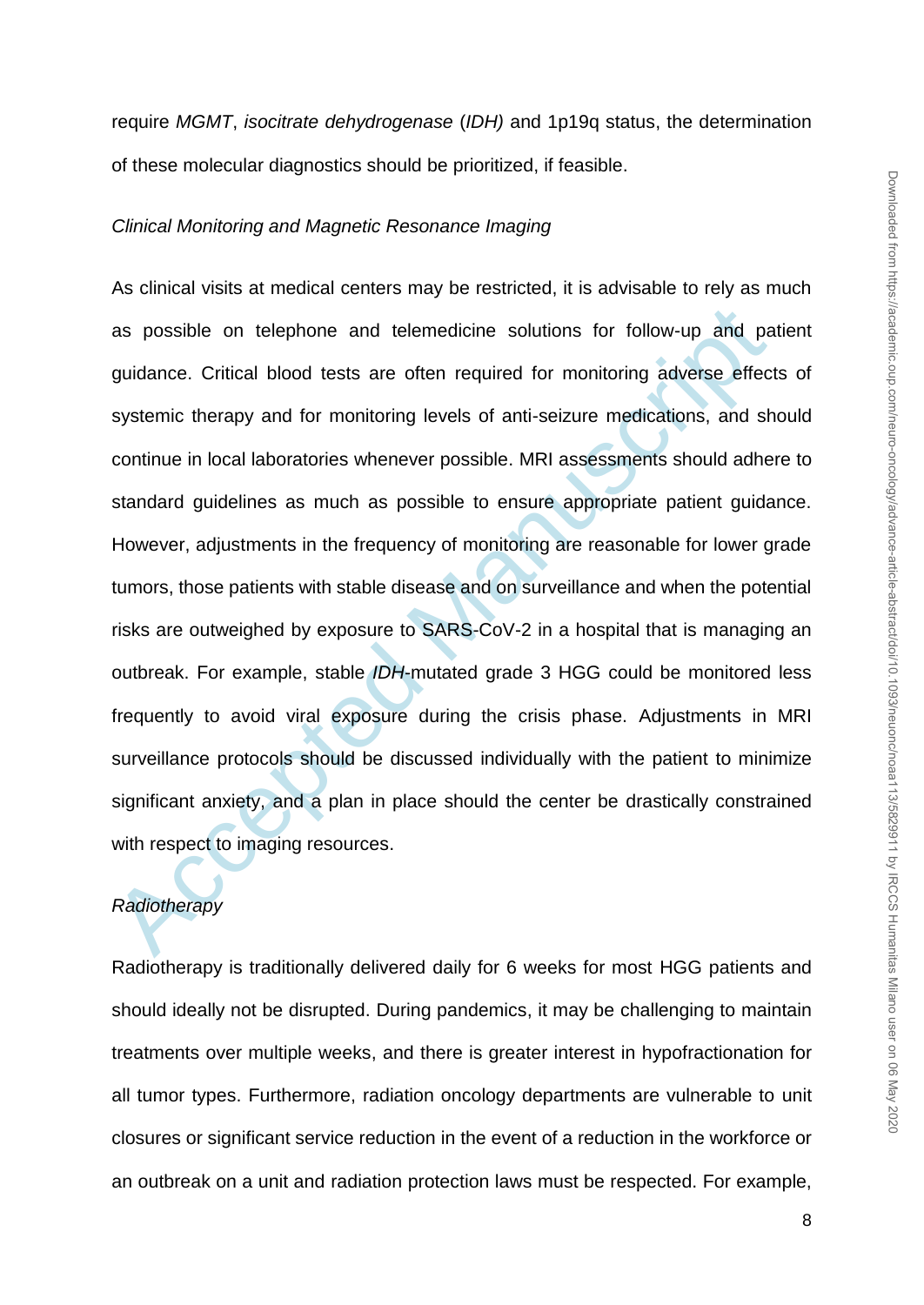disasters such as Hurricane Maria in Puerto Rico, the number of affected patients<br>too low to make general evidenced based recommendations <sup>8</sup>. In a pandemic, the<br>of exposure increases with each day of treatment since a pat should a substantial number of employees be unable to work due to exposure and quarantine measures, then a unit/center may not be able to be staffed and treatment would be interrupted or cancelled resulting in compromised patient outcomes $6,7$ . Unfortunately, the evidence on how to mitigate treatment interruptions specific to HGG is sparse, as is evidence on the impact on survival. Although data exist from previous disasters such as Hurricane Maria in Puerto Rico, the number of affected patients was too low to make general evidenced based recommendations <sup>8</sup>. In a pandemic, the risk of exposure increases with each day of treatment since a patient has to be transported to a radiation facility either themselves, with family, or with a transportation service, and may need to be hospitalized requiring hospital based transfers which generally should be avoided. In addition, most centers are restricting all visitors, which can put additional strain and safety concerns for patients with HGG who are often cognitively impaired. Older patients may be more vulnerable and impacted by these considerations and, in particular, for this population the risk of exposure and potential complications of infection should be balanced against the absolute benefit of the treatment. As epidemiologic data are lacking, evidence-based recommendations are not possible and, hence, the need for expert consensus recommendations 9,10. It is recognized that cancer patients are at higher risk for infection by SARS-CoV-2 infection and developing more serious complications, underscoring the importance of minimizing exposure to the virus<sup>10</sup>. However, for HGG patients with rapidly progressing tumors, the risk of delay or termination of treatments may outweigh the risk of SARS-CoV-2 exposure or infection.

To minimize exposure, reduce the risk for infection and increase the chance of completing a course of radiotherapy, hypofractionated schedules should be used as a standard in older and/or frail poor performance status patients<sup>11</sup>. In a prospective trial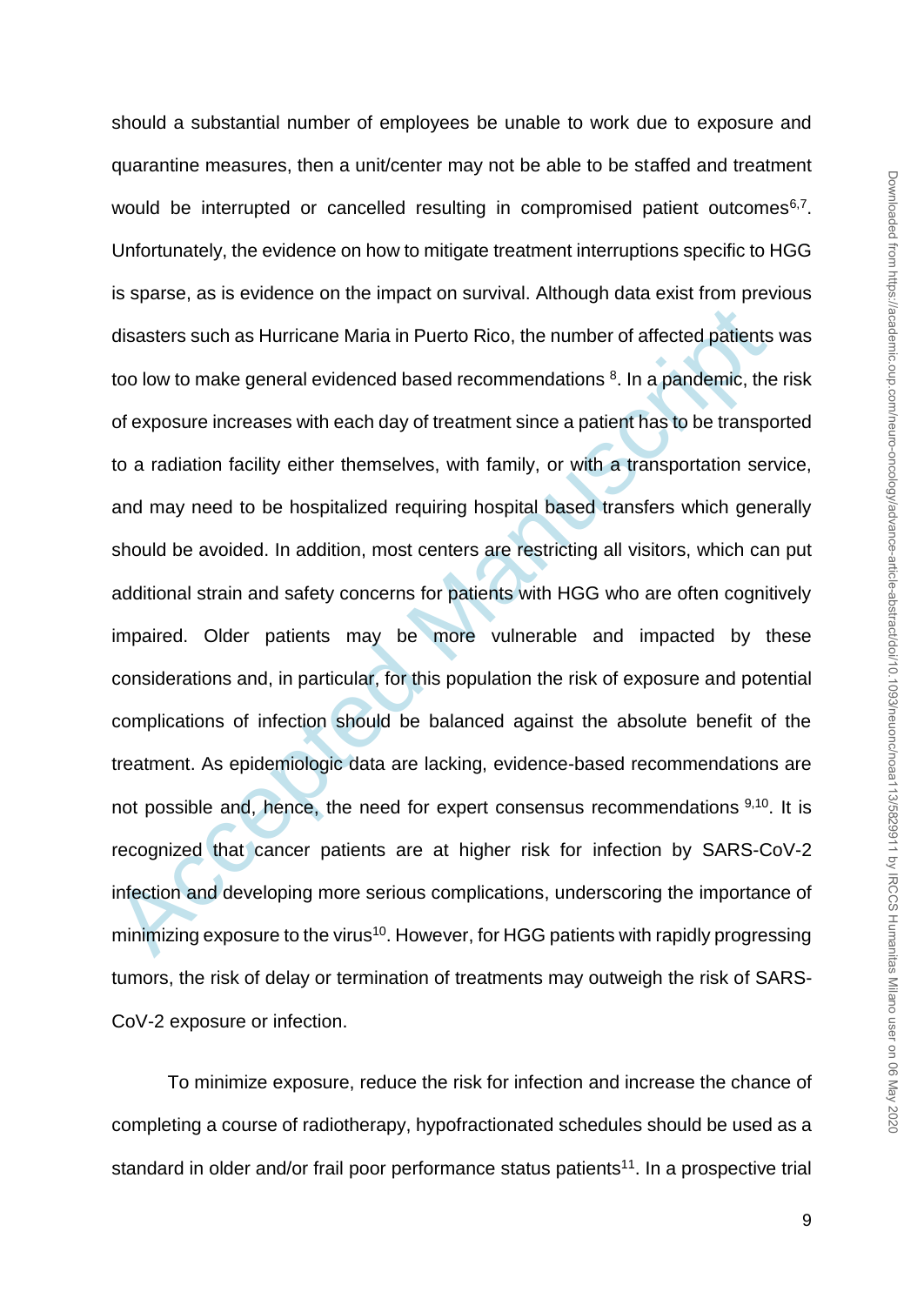have also been shown to be efficacious; however, the addition of TMZ to the fractionation schemes have not been tested in randomized trials as compared to 40 Gy in 15 fraction regimen where a survival advantage was report by Roa et al., which was completed in the pre-TMZ era, 100 patients with GBM >60 years of age were randomly assigned to receive post-operative standard RT (60 Gy in 30 fractions over 6 weeks) or a shorter course of RT (40 Gy in 15 fractions) <sup>12</sup>. There was no difference in median survival rates between patients receiving standard RT or short-course RT. Shorter course radiotherapy regimens of 34/35 Gy in 10 fractions have also been shown to be efficacious; however, the addition of TMZ to these fractionation schemes have not been tested in randomized trials as compared to the 40 Gy in 15 fraction regimen where a survival advantage was reported with the addition of TMZ in the elderly <sup>13-15</sup>. An even shorter regimen of radiation alone was tested by the *International Atomic Energy Agency (IAEA)*. Roa et al. compared the previously tested 40 Gy in 15 fractions against 25 Gy in 5 fractions in a phase III non-inferiority trial <sup>16</sup>. With a median OS of 7.9 vs 6.4 months ( $p = 0.988$ ), this very abbreviated regimen did not result in an OS disadvantage. Given the significant OS advantage of a combined modality regimen, short course regimens of RT alone (40 Gy in 15 fractions, 34 Gy in 10 or 25 Gy in 5 fractions) should be reserved for elderly and frail poor performance status patients, and the addition of TMZ to 40 Gy in 15 fractions considered on a case by case basis. Unfortunately, there are limited data available supporting hypofractionation in HGG patients <60 years with a good performance status<sup>17,18</sup> and, as such, we make expert based consensus statements in this cohort with respect to considering hypofractionated RT (+/- TMZ) in Table 1. It is our opinion that these recommendations balance the benefits of completing a course of treatment with a potential adverse survival impact, as compared to simply adhering to standard management in non-pandemic conditions. .

Generally, we recommend maintaining standard treatment for patients less than 60-65 years in age with a good performance status, and *MGMT* hypermethylated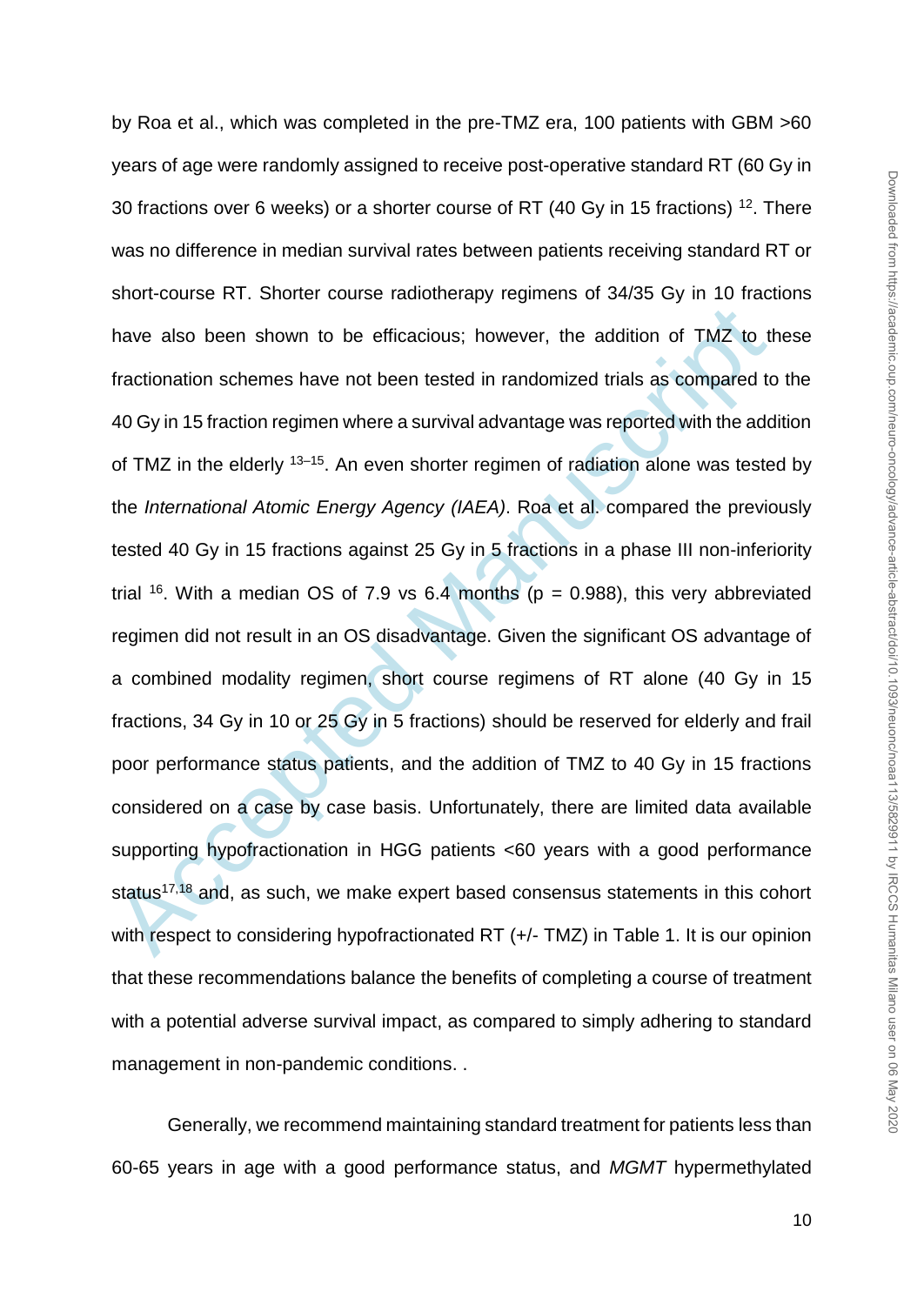tumors. However, if the ability to offer a full course of CRT is compromised due to effects of the pandemic crisis, hypofractionation with 40 Gy in 15 fractions with TMZ offers a less resource intensive treatment course, and is unlikely to significantly compromise survival outcomes. Furthermore, in the current situation, patients may prefer a radiation schedule that minimizes the number of visits when dealing with an incurable cancer. Ultra-short fractionation (25 Gy in 5 fractions) has limited worldwide experience in general, and applies only to patients with relatively small volume disease. Care must be taken before recommending radiation fractionation shorter than the 40 Gy in 15 regimen which has been in clinical practice for the better part of a decade in several countries including Europe and North America.

## *Chemotherapy*

incurable cancer. Ultra-short fractionation (25 Gy in 5 fractions) has limited worlds<br>experience in general, and applies only to patients with relatively small volds<br>experience in general, and applies only to patients with Currently, there is no evidence to support blanket changes or withholding of chemotherapy in cancer patients during the pandemic, although precautions are warranted and guidelines needed to inform care. Acute respiratory distress syndrome (ARDS) is the leading cause of mortality from SARS-CoV-2 accompanied by hemophagocytic lymphohistiocytosis with a hyperinflammatory syndrome characterized by a fulminant and fatal hypercytokinemia leading to multiorgan failure 9,19. Patients suffering from chemotherapy associated toxicities, such as lymphopenia, are at high risk for severe complications during the pandemic and, therefore, practical recommendations are needed to ensure patient safety.

The addition of TMZ to the upfront treatment of GBM provided an OS benefit of approximately 10% at five years. This benefit is more pronounced in patients with hypermethylated MGMT promoter <sup>20</sup>. However, 14% of patients were observed to experience grade 3 or 4 hematologic toxicities, including 4%with grade 3 or 4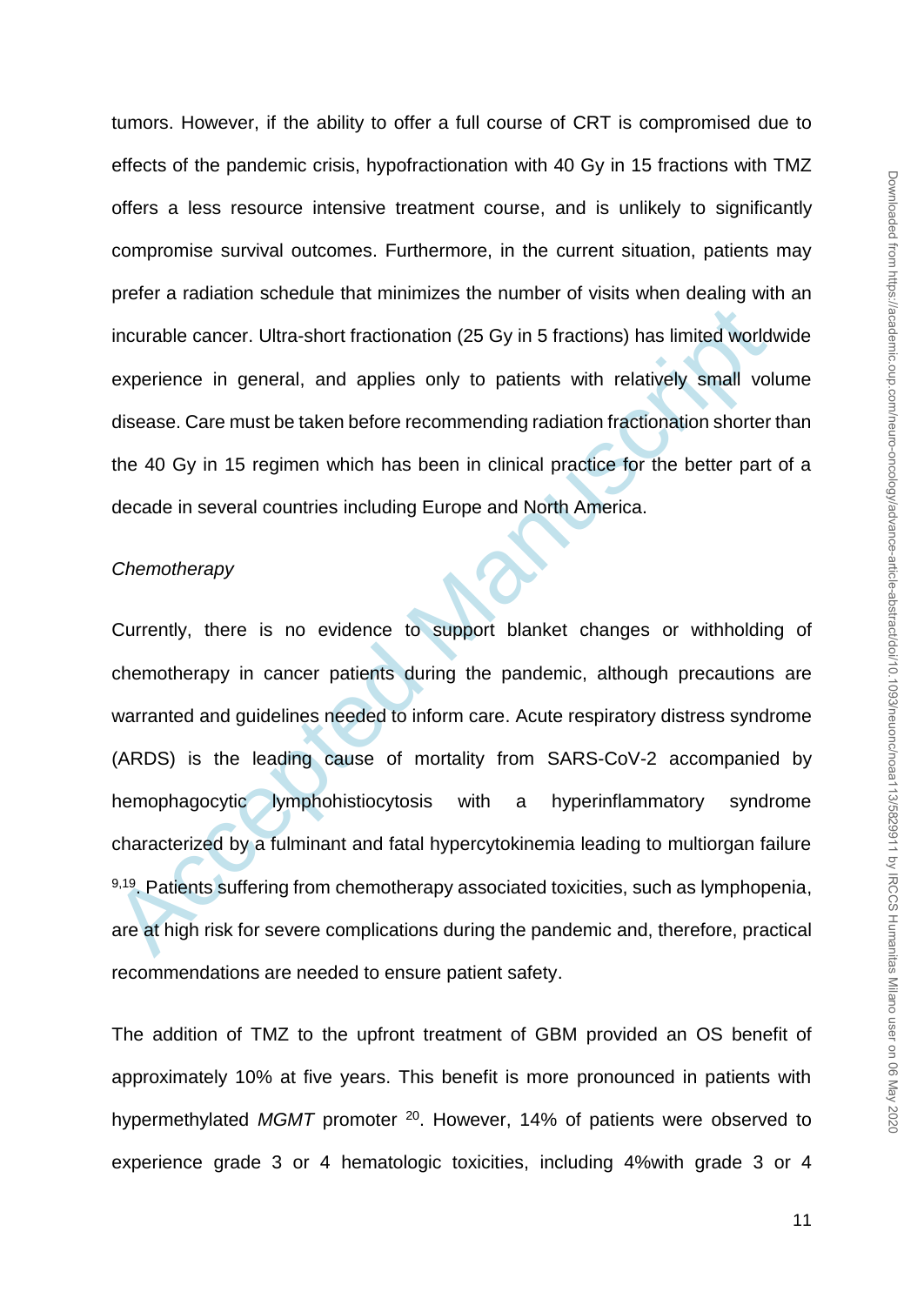neutropenia and 11% with grade 3 or 4 thrombocytopenia <sup>2</sup>. Therefore, the possible long-term OS benefit associated with the addition of TMZ must be carefully balanced against a potential risk of severe complications if exposed to SARS-CoV-2 infection. This may be particularly relevant for patients who do not have a hypermethylated MGMT promoter status, as there is limited potential gain with additional TMZ <sup>20</sup>.

Can we or should we withhold TMZ treatment? Irrespective of the current pands<br>ituation, the National Comprehensive Cancer Network (NCCN) guidelines offer<br>option for the omission of TMZ <sup>21</sup>. While this is particularly hel Can we or should we withhold TMZ treatment? Irrespective of the current pandemic situation, the National Comprehensive Cancer Network (NCCN) guidelines offer the option for the omission of TMZ <sup>21</sup>. While this is particularly helpful in the assessment of new agents in clinical trials, it also is reasonable during the pandemic to consider withholding TMZ in all unmethylated *MGMT* patients. This is clear in elderly and more frail patients who are more prone to worse outcome with a SARS-CoV-2 infection <sup>19</sup>. Therefore, a pragmatic approach is to prioritize TMZ for patients with *MGMT* hypermethylation and/or IDH mutated tumors, and pay specific attention to toxicities associated with previous chemotherapy cycles. For patients whose tumors are not methylated, the difference in overall survival favoring the TMZ and radiotherapy group was only marginally significant with a median OS of 12.7 months amongst those GBM patients assigned to TMZ and radiotherapy, vs. 11.8 months among those assigned to radiotherapy alone<sup>20</sup>. However, given the additional toxicities associated with TMZ, a discussion of risks vs. benefits even in *MGMT* promoter methylated patients must also be considered, and informed patients decisions made. It is also noteworthy to consider that adjuvant TMZ can always be given if the risk vs. reward of providing concurrent RT and TMZ are outweighed by the of the pandemic in those with known MGMT hypermethylation, in an effort to reduce the potential for immunosuppression during the radiation.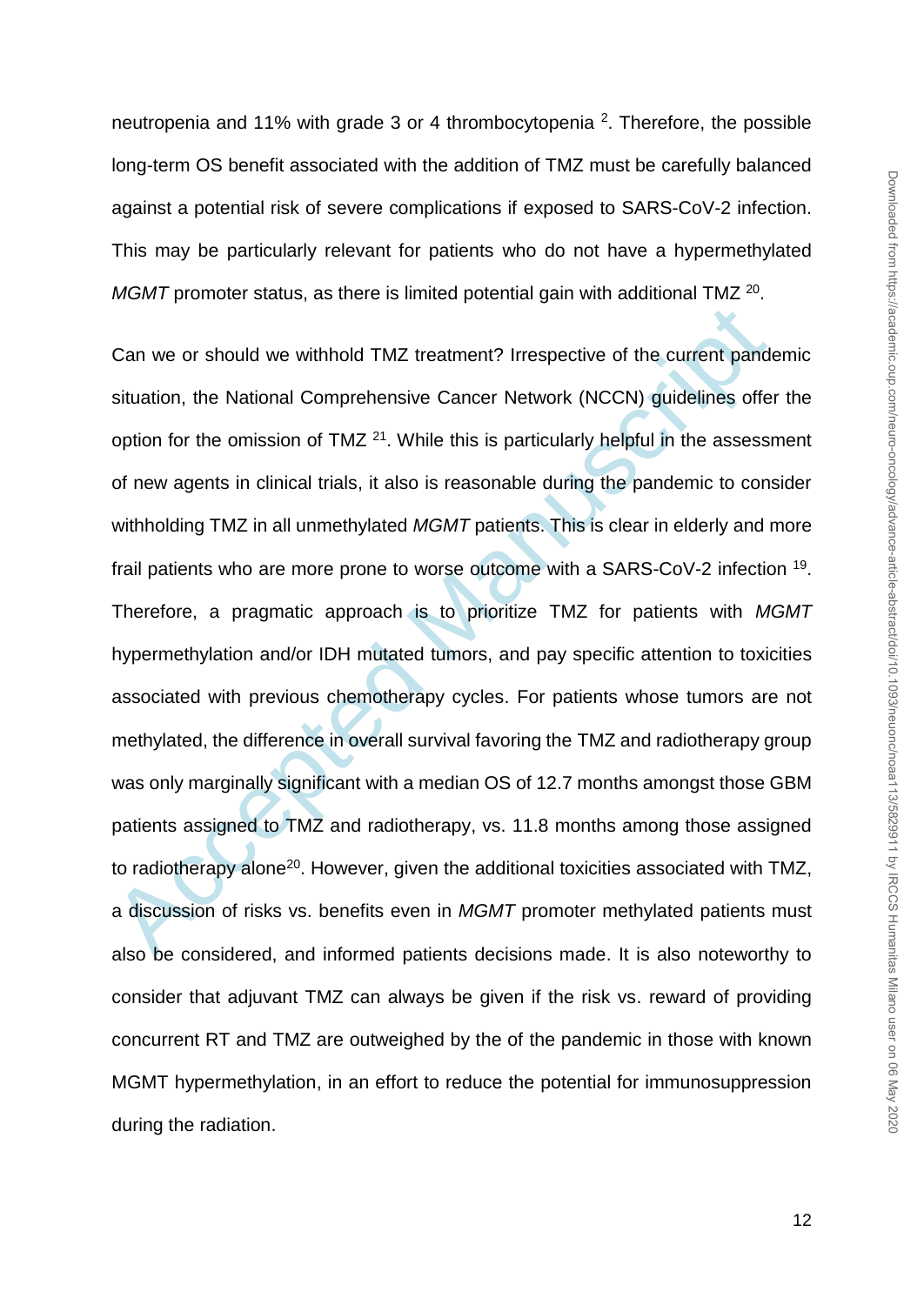TMZ monotherapy in *MGMT* methylated patients is an option for older HGG patients 13,22. In the NOA-08 trial, TMZ alone was non-inferior to radiotherapy alone in the treatment of elderly patients with malignant astrocytoma including GBM. However, we would only recommend this if radiotherapy is unavailable or treatment completion is at risk.

Oligodendroglial tumors are currently recommended to receive RT with adjuvant PCV  $3,21$ , and they may be able to switch from IV chemotherapy to oral therapies. Switching PCV to temozolomide, or leaving out vincristine may decrease the risk for exposure by reducing clinic visits and the potential for hematological toxicity. Furthermore, procarbazine as well as lomustine can cause pulmonary fibrosis as a side effect, which should be considered when prescribing this treatment in the context of a possible SARS-CoV-2 related lung fibrosis<sup>23</sup>.

Oligodendroglial tumors are currently recommended to receive RT with adjuvant<br><sup>3,21</sup>, and they may be able to switch from IV chemotherapy to oral therapies. Switc<br>PCV to temozolomide, or leaving out vincristine may decreas An of risk adapted decisions for HGG and use of chemotherapy can be derived from considering Ithe CeTeG/NOA-09 trial. Herrlinger et al. investigated the effect of lomustine plus TMZ vs. the standard TMZ regimen for newly diagnosed MGMT methylated GBM undergoing radiation in the setting of a randomized phase 3 trial  $24$ . The results suggested that lomustine-TMZ chemotherapy may improve OS compared with TMZ standard therapy in patients with a methylated *MGMT* promoter. However, the hematological side effects were significantly greater in the experimental treatment group. Given that more toxic and potentially harmful chemotherapy regimens should be viewed critically during the pandemic, the use of this regimen is not recommended. Physicians should also be cautious about a possible shortage of transfusion treatments during a pandemic, which might hamper a supportive treatment in case of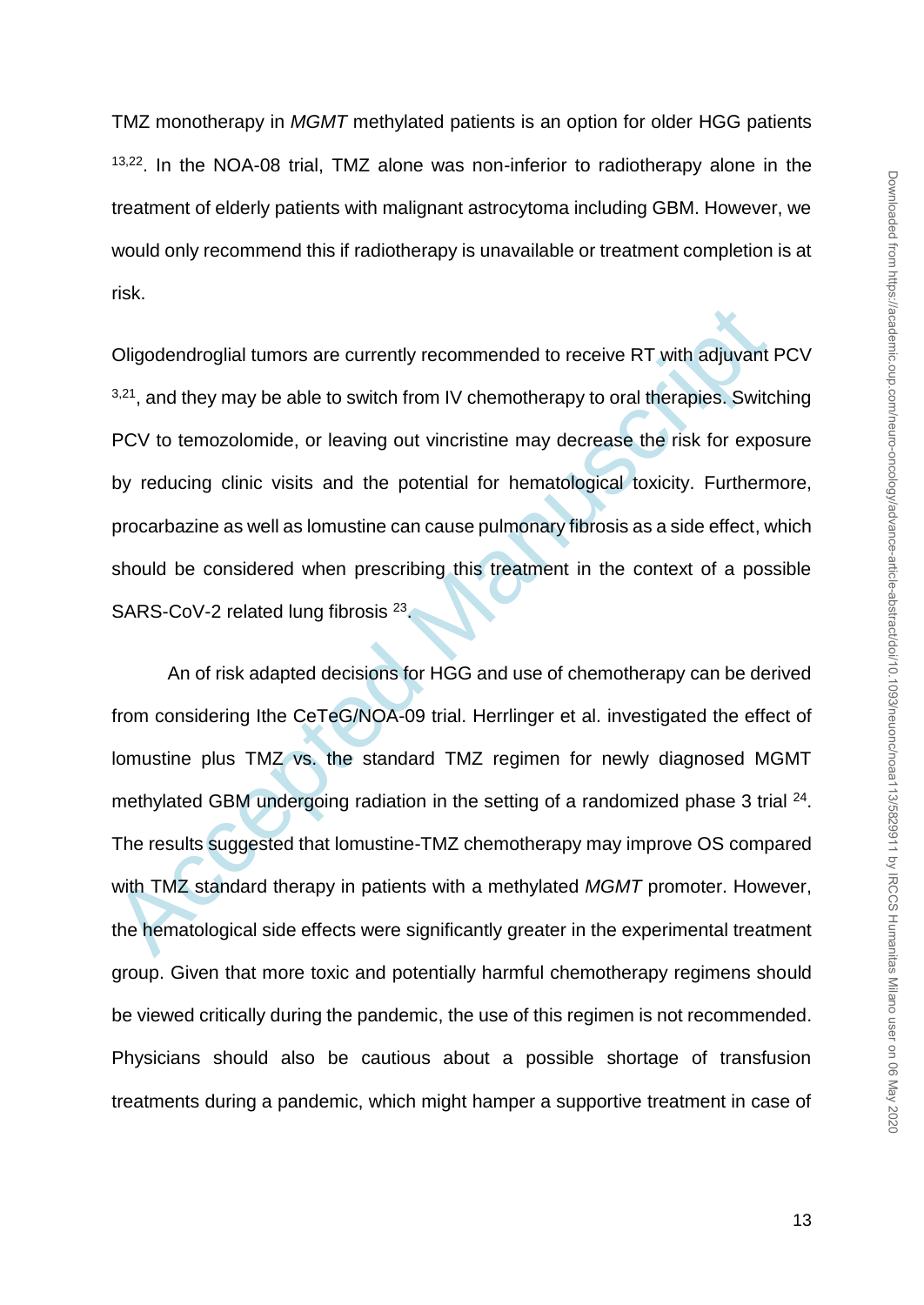grade 4 hematologic toxicities. In addition, focus on guideline supported treatments seems preferable to less conventional approaches in a time of limited resources.

We believe the clinical decision to withhold or interrupt chemotherapy should be individualized with consideration of the molecular parameters, the individual risk stratification, the available resources and the regional phase of the pandemic crisis (scale-up vs. crisis phase, Table 1). Patients and caregivers should be included in the decision-making process as much as possible, and this should include all relevant data on chemotherapy and radiotherapy, as well as the individual risk profile associated with a potential SARS-CoV-2 infection.

### *Tumor Treating Fields (*TTFields)

stratification, the available resources and the regional phase of the pandemic c<br>
(scale-up vs. crisis phase, Table 1). Patients and caregivers should be included in<br>
decision-making process as much as possible, and this s In 2015, Stupp et al. demonstrated that the addition of TTFields (Optune) to maintenance TMZ chemotherapy resulted in a statistically significant improvement in survival for GBM patients <sup>25,26</sup>. Although Optune treatment is reimbursed and recommended in some regions, it is not universally prescribed , and this is an ongoing area of discussion because of the high treatment costs and the potential intrusiveness of wearing the device on the patients' quality of life. However, since TTFields can be used at home with minimal viral exposure, some patients can continue wearing the device during the pandemic as long as the support teams are in place.

### *Steroids*

Previous data suggested that caution should be exercised with the use of corticosteroids in neuro-oncology. Several studies suggest a detrimental effect of dexamethasone on GBM survival outcomes <sup>27</sup>. Although available data are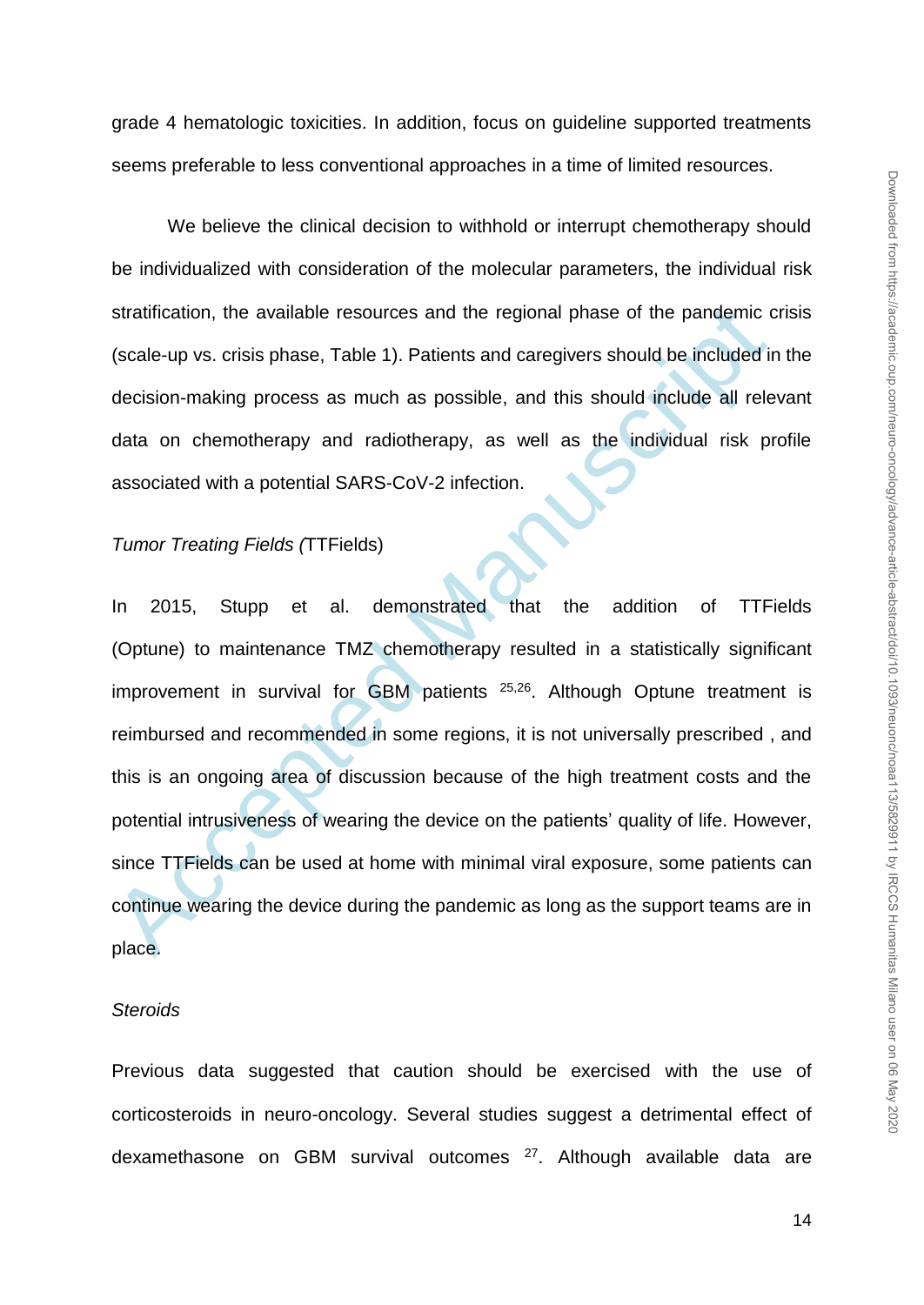conticosteroid treatment, and they may be more likely to be harmed with treatment. They concluded that conticosteroid treatment should not be used for treatment of SARS-CoV-2-induced lung injury, or shock, outside of a cli inconclusive and mainly retrospective with inherent bias, steroids should be used as needed but with caution during the SARS-CoV-2 pandemic. A recent publication outlined the detrimental effects and the clinical outcomes of corticosteroid use in coronavirus and similar outbreaks as a reference <sup>28</sup>. The authors concluded that it cannot be expected that patients with SARS-CoV-2 infection will benefit from corticosteroid treatment, and they may be more likely to be harmed with such treatment. They concluded that corticosteroid treatment should not be used for the treatment of SARS-CoV-2-induced lung injury, or shock, outside of a clinical trial. Detrimental outcomes of corticosteroid therapy included delayed clearance of viral RNA from respiratory tract, delayed clearance of viral RNA from blood, avascular necrosis in survivors, and complications such as psychosis and worsening of a preexisting diabetes, and an overall increased mortality in influenza patients <sup>28</sup>.

While the reasons for steroid use are different in cancer patients compared to patients suffering from ARDS and acute viral infections, the beneficial anti-inflammatory and anti-edematous effects should be weighed against the potentially detrimental effects of inhibiting antiviral immunity and immunosuppression during the SARS-CoV-2 pandemic. Independent of the pandemic, it is recommended to use the lowest dose compatible with symptom control in HGG patients.

## *Experimental Treatments and Clinical Trials*

There are official statements by the US Food and Drug Administration (FDA) and European Medicines Agency (EMA) for the conduct of trials in the time of a pandemic <sup>29</sup>. Importantly, there is no general rule to stop any follow-up or new enrollments into the trial. Most important is the communication both from the sponsor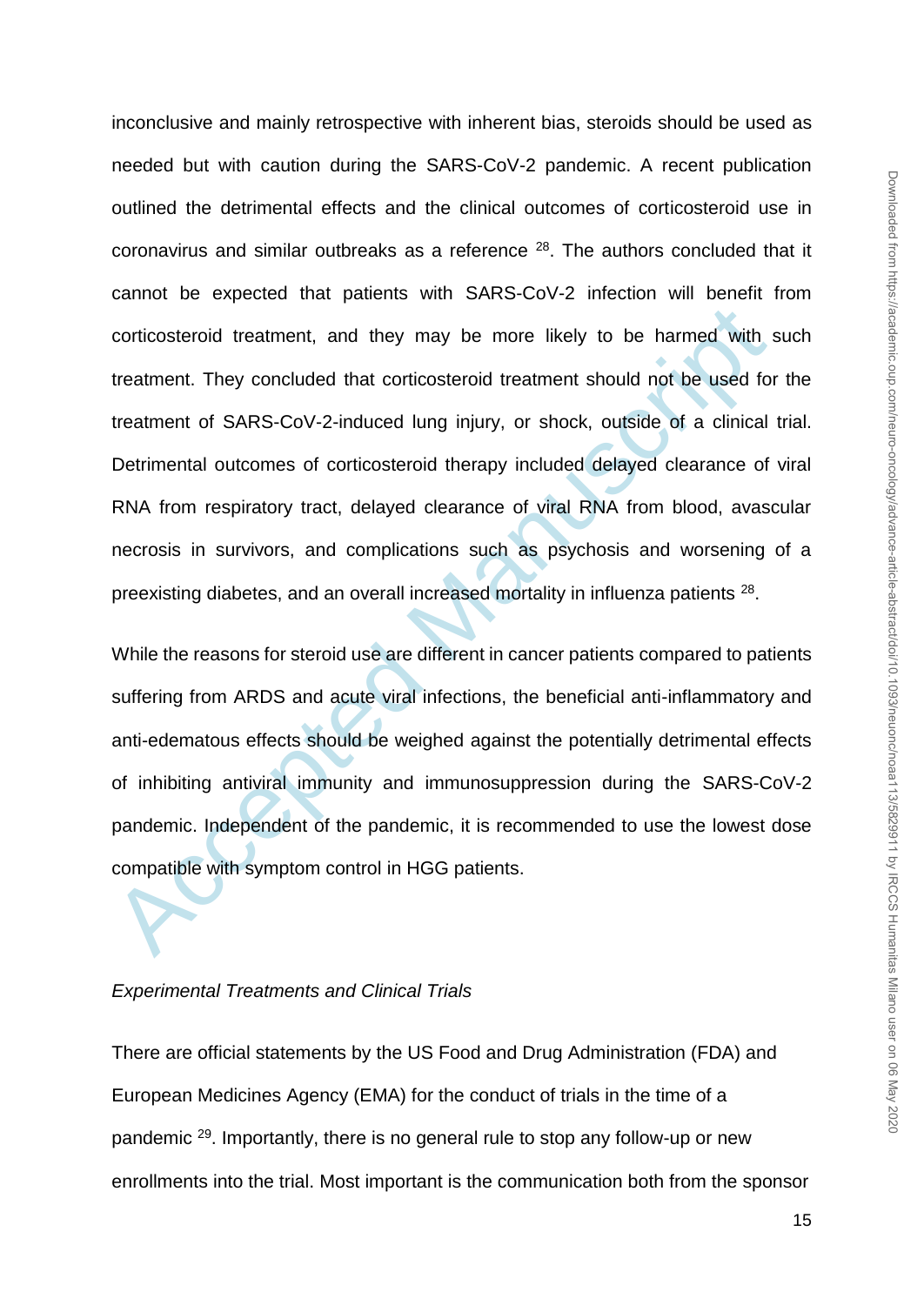given the additional monitoring and consequent risks to patients and healthcare<br>providers, should be evaluated critically. Importantly, safety of patients and trials<br>have first priority, and the integrity of the study come to the investigator and from the investigator to subsites and patients, as well as active discussions within cooperative groups and study teams. Since trials, especially for the vulnerable population of HGG patients are regarded an essential option, there is an ethical obligation to maintain these options if possible. However, to offer phase I trials with a minimal likelihood of a patient benefit during a pandemic, given the additional monitoring and consequent risks to patients and healthcare providers, should be evaluated critically. Importantly, safety of patients and trials staff have first priority, and the integrity of the study comes next. On a practical note, new enrollments/accrual may be held especially during the peak of the crisis to protect subjects and the study integrity, i.e. since there may be shortage in the availability and/or restricted delivery of the study drug, restrictions to some safety measures, losses to follow-up, or incomplete administration of study interventions. We advise study coordinators /sponsors to actively address this topic now in their respective trial(s), and closely monitor the evolution in their trial sites which may be different especially in multinational studies. With a higher priority, currently enrolled subjects where safe and feasible within jurisdictional constraints should be continued. However, relevant risks with respect to safety should be discussed, which may occur with staff shortage or specific examinations not being available.

# **SARS-CoV-2 positive patients**

Currently, we are unable to make general recommendations on how to proceed with SARS-CoV-2 positive patients as this is greatly dependent on individual hospital policies and jurisdictional issues. From the oncological point of view, continuation of treatment (at least radiotherapy) seems appropriate in asymptomatic or stable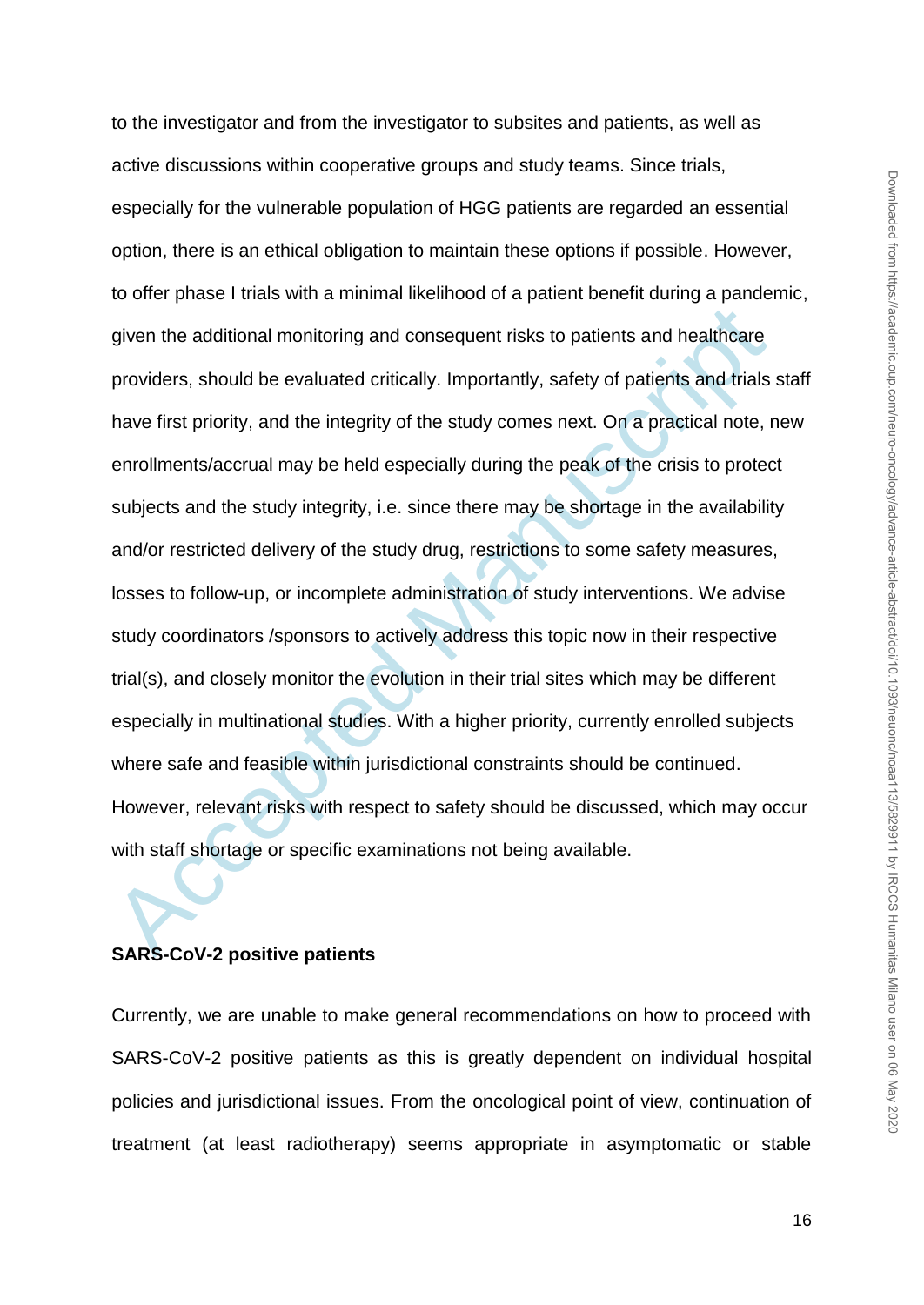patients, but will depend on the resources of each facility, the number of positive tested patients in one facility, and sometimes even based on governmental legislations. The use of PPE is essential to protect the staff, as the safety of staff and other patients is paramount <sup>30</sup>. On the other hand, a substantial number of SARS-CoV-2 positive tested patients are asymptomatic and the oncological disease might be the more imminent threat. In patients who recovered from COVID-19, all available data suggest that continuation of treatment should be initiated.

# **Proposed strategy for GBM and other HGG**

threat. In patients who recovered from COVID-19, all available data suggest<br>continuation of treatment should be initiated.<br>Proposed strategy for GBM and other HGG<br>To inform interdisciplinary decisions, we recommend the use To inform interdisciplinary decisions, we recommend the use of digital solutions for patient tumor boards and conferences during the pandemic. Standard treatment should be offered when possible. However, we recognize in many jurisdictions this is already no longer manageable because of compromised resources, risk of infection or treatment interruption. We therefore suggest alternative treatment options that balance the capacity of affected health care systems versus best possible treatment standards in Table 1.

As a summary of principles, neurosurgical decisions should be individualized based on the oncological necessity, the extent of the surgery, and ICU capacity. Radiotherapy principles should focus on hypofractionation where possible. Chemotherapy should be critically evaluated at regular intervals and patients should be monitored closely. In older patients, and in patients with known unmethylated *MGMT* status, the addition of TMZ should be viewed critically. However, withholding chemotherapy for all patients is not recommended and must be evaluated daily considering the extent of the crisis, the available resources, and the individual patient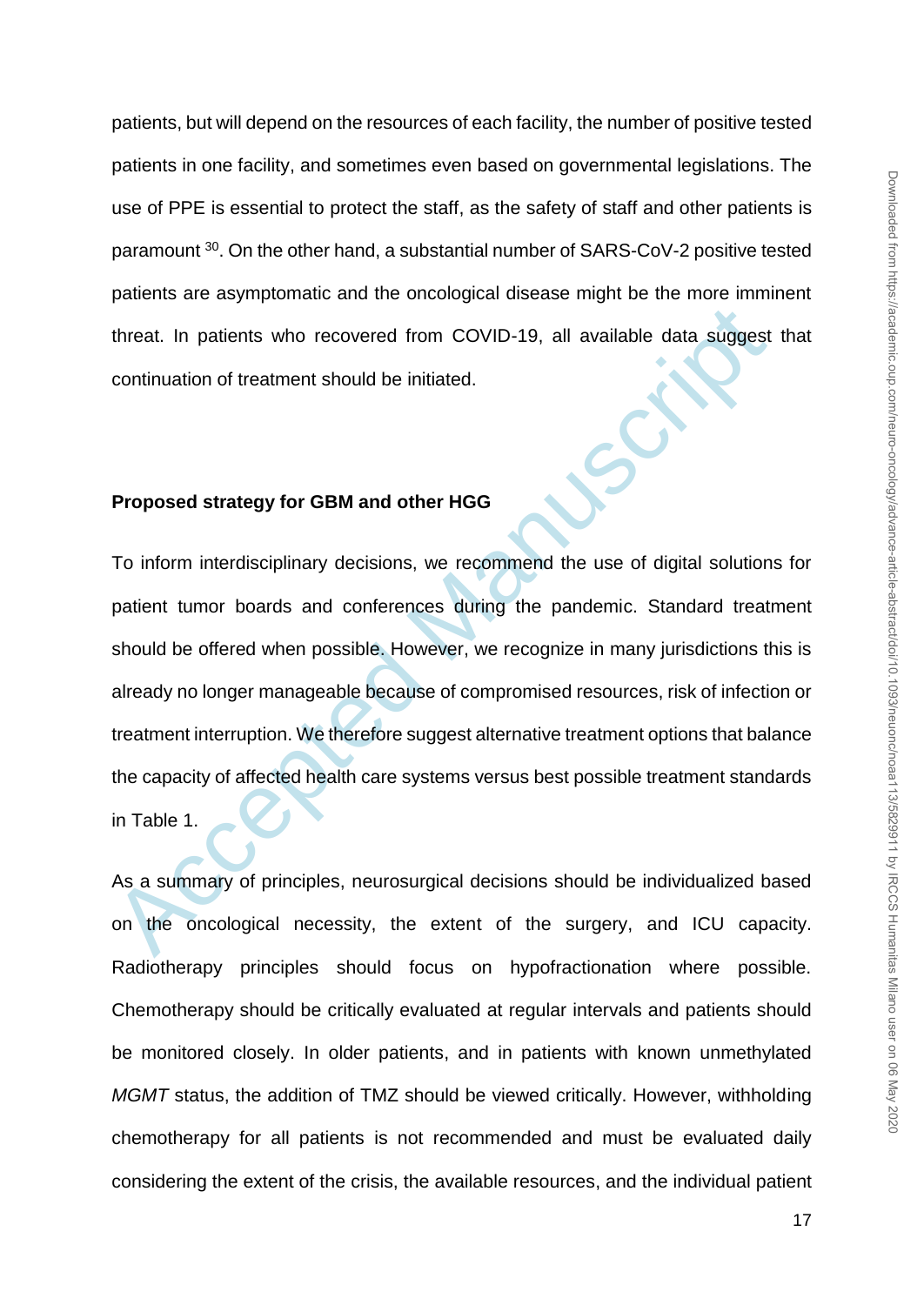risk. Withholding TMZ is also an option in specific subtypes of HGGs depending on the molecular pattern and the pandemic state. In general, patients should wear PPE as recommended by local public health authorities, and visits to clinics should be virtual whenever safe and feasible.

The intent of the recommendations in Table 1 is to deliver adequate treatment to patients with WHO grades III and IV gliomas, while minimizing the risk of exposure to SARS-CoV-2 (Table 1). Recommendation for practice are summarized below and in Table 1.

1. GBM patients and WHO grade III gliomas IDH-wt with good prognosis and younger age:

The intent of the recommendations in Table 1 is to deliver adequate treatmend<br>trients with WHO grades III and IV gliomas, while minimizing the risk of exposu<br>SARS-CoV-2 (Table 1). Recommendation for practice are summarized Generally, we would recommend maintaining standard treatment for patients less than 60-65 years of age with good performance status and *MGMT* hypermethylated tumors, recognizing that during the COVID-19 pandemic decisions must be adapted day-to-day given the fluidity of the situation in each area. If the situation deteriorates (crisis phase), 40 Gy in 15 fractions for all newly diagnosed GBM irrespective of age is reasonable practice with consideration of TMZ on a case by case basis. For WHO grade 3 tumors, we recommend the use of standard therapy as long as possible. TMZ should be reviewed individually. Standard fractionation may be given if resources allow it, however, discussion with the patient as to potential pros and cons of hypofractionated RT should be considered.

2. GBM patients with poor prognosis, frail and poor performance status:

Short course radiation such as 25 Gy in 5 fractions per Roa et al., or 34 Gy in 10 fractions may be appropriate. Hospice and best supportive care (BSC) may be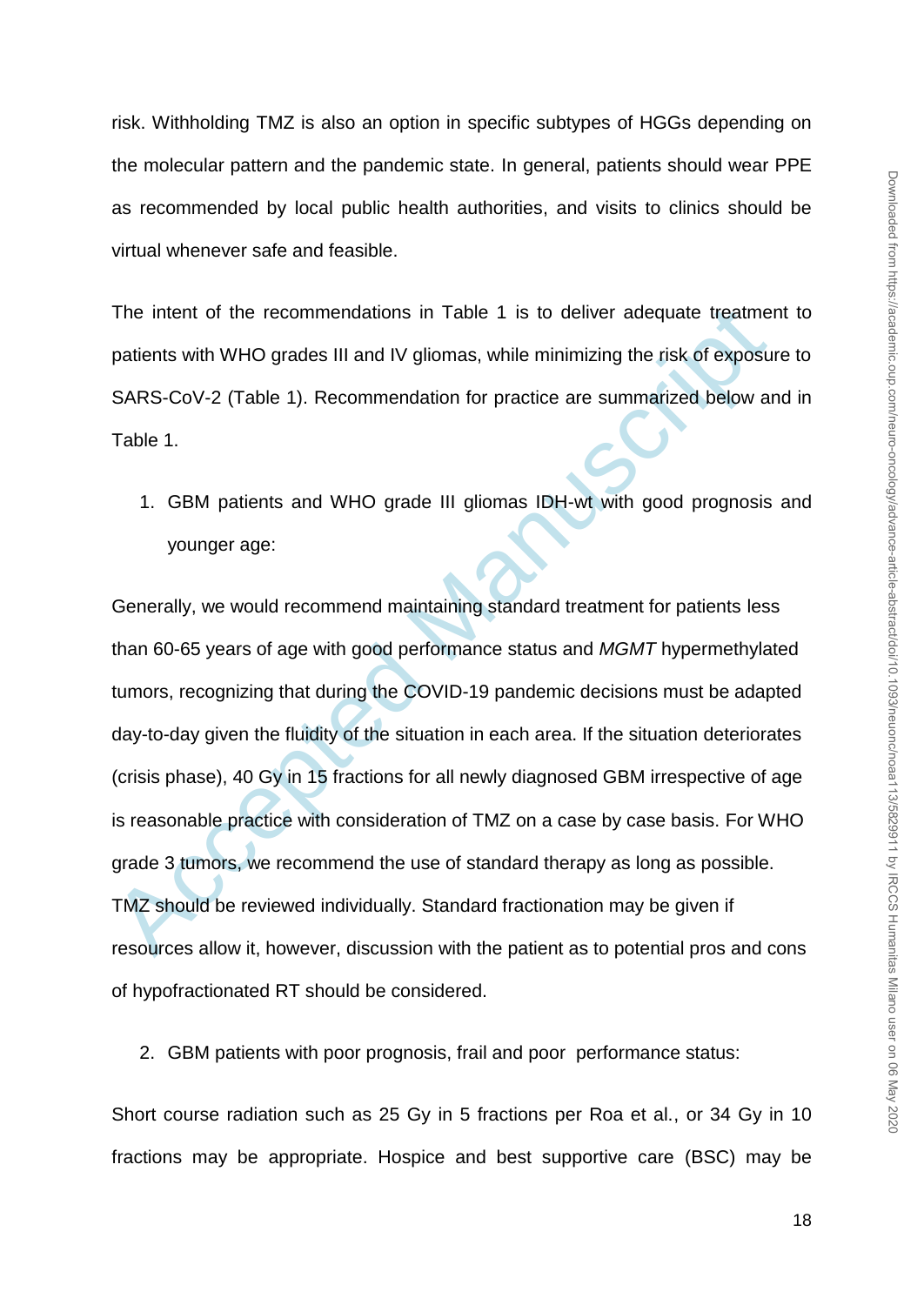preferable to radiotherapy in selected patients who are unlikely to benefit meaningfully from treatment.

3. Anaplastic Astrocytoma over age 65/ 70:

dependent on *MGMT* status and status of resource limitation or patient risk.<br>
IDH mutated: Standard fractionation may be given if resources allow, however,<br>
discussion with the patient as to potential pros and cons of hyp IDH-wt: Hypofractionation with 40 Gy in 15 fractions +/- TMZ can be offered, potentially dependent on *MGMT* status and status of resource limitation or patient risk. IDH mutated: Standard fractionation may be given if resources allow, however, discussion with the patient as to potential pros and cons of hypofractionated radiotherapy should be equally considered.

4. WHO Grade 3 IDH-1 mutated or 1p19q codeleted tumors:

Conventional 60 Gy in 30 fractions or 59.4 Gy in 33 fractions radiotherapy with TMZ is reasonable, but the patients should be included in the decision-making process (risk of exposure vs. potential benefit of conventional fractionation). Using TMZ in place of PCV can minimize toxicity likely without significant compromise to overall outcomes.

# **Conclusion and Disclaimer**

As an international team of neuro-oncologists, neurosurgeons, medical physicists and radiation-oncologists, our aim was to review the scientific evidence and provide recommendations for clinical use in the COVID-19 pandemic. These recommendations are a guide and not meant to be prescriptive; ultimately, each physician will need to make treatment decisions based on discussions with the patient and taking into account their own local guidelines and treatment approach. Generally,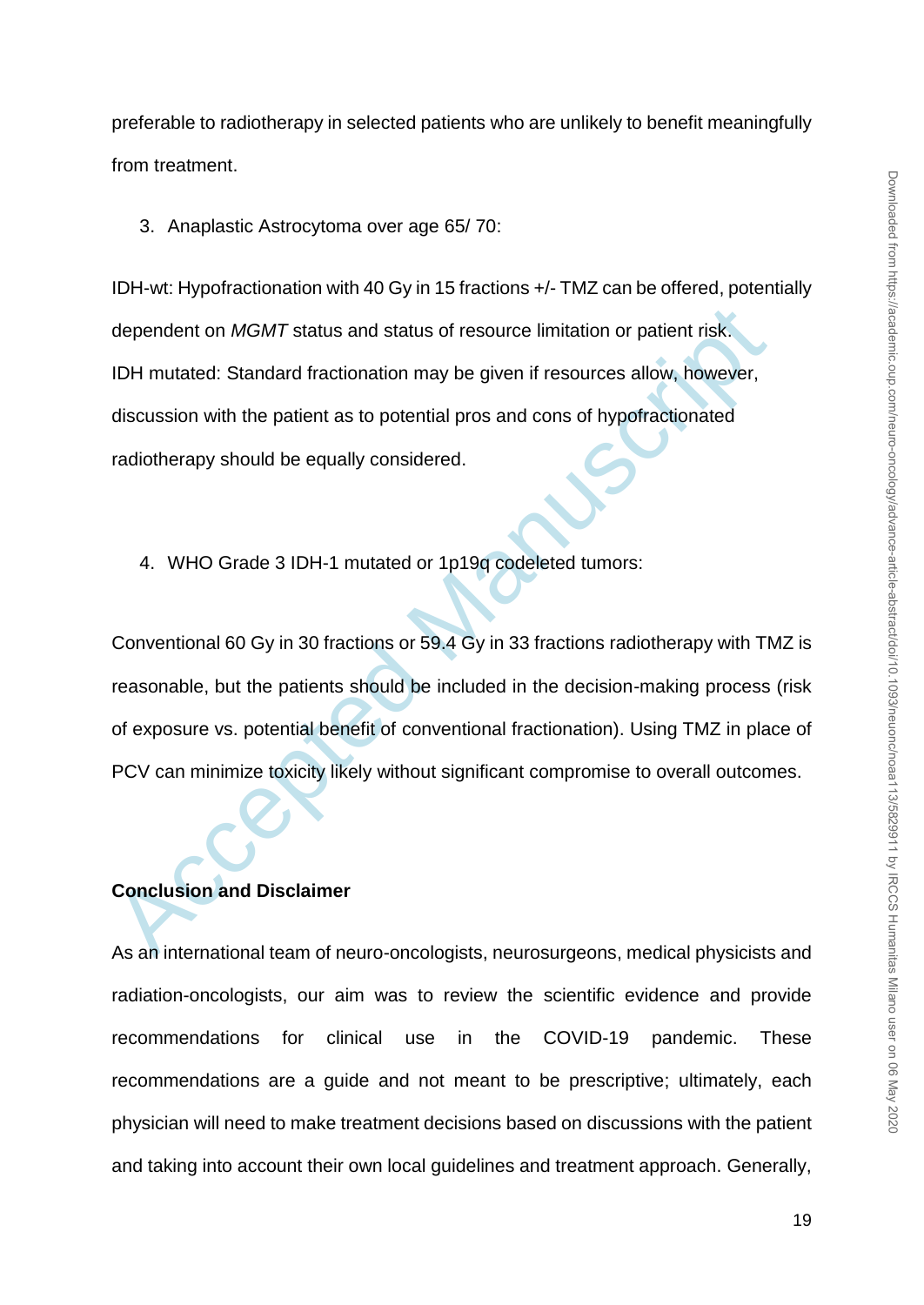guidelines may change over time as we navigate through this pandemic and learn<br>practices, the present summary provides possibilities and alternatives w<br>physicians may choose to consider during the SARS-CoV-2 pandemic.<br>Ethi our goal is to treat all brain tumor patients with the most advanced and effective approach, without compromising patient safety and care. The current situation challenges us to adapt treatments, to shorten radiotherapy fractionation (hypofractionate), to modify chemotherapy to minimize immunosuppression, and in some cases to omit treatment if patients are tested SARS-CoV-2 positive. Since these guidelines may change over time as we navigate through this pandemic and learn best practices, the present summary provides possibilities and alternatives which physicians may choose to consider during the SARS-CoV-2 pandemic.

# **Ethics approval and consent to participate**

Ethics approval was not necessary for the comprehensive review article. All co-authors have agreed to participate.

References:

- 1. Events I of M (US) F on M and PHP for C. *Crisis Standards of Care*. National Academies Press; 2010. doi:10.17226/12787
- 2. Stupp R, Mason WP, van den Bent MJ, et al. Radiotherapy plus Concomitant and Adjuvant Temozolomide for Glioblastoma. *N Engl J Med*. 2005;352(10):987-996. doi:10.1056/NEJMoa043330
- 3. Weller M, van den Bent M, Tonn JC, et al. European Association for Neuro-Oncology (EANO) guideline on the diagnosis and treatment of adult astrocytic and oligodendroglial gliomas. *Lancet Oncol*. 2017;18(6):e315-e329. doi:10.1016/S1470-2045(17)30194-8
- 4. Sanai N, Polley MY, McDermott MW, Parsa AT, Berger MS. An extent of resection threshold for newly diagnosed glioblastomas: Clinical article. *J*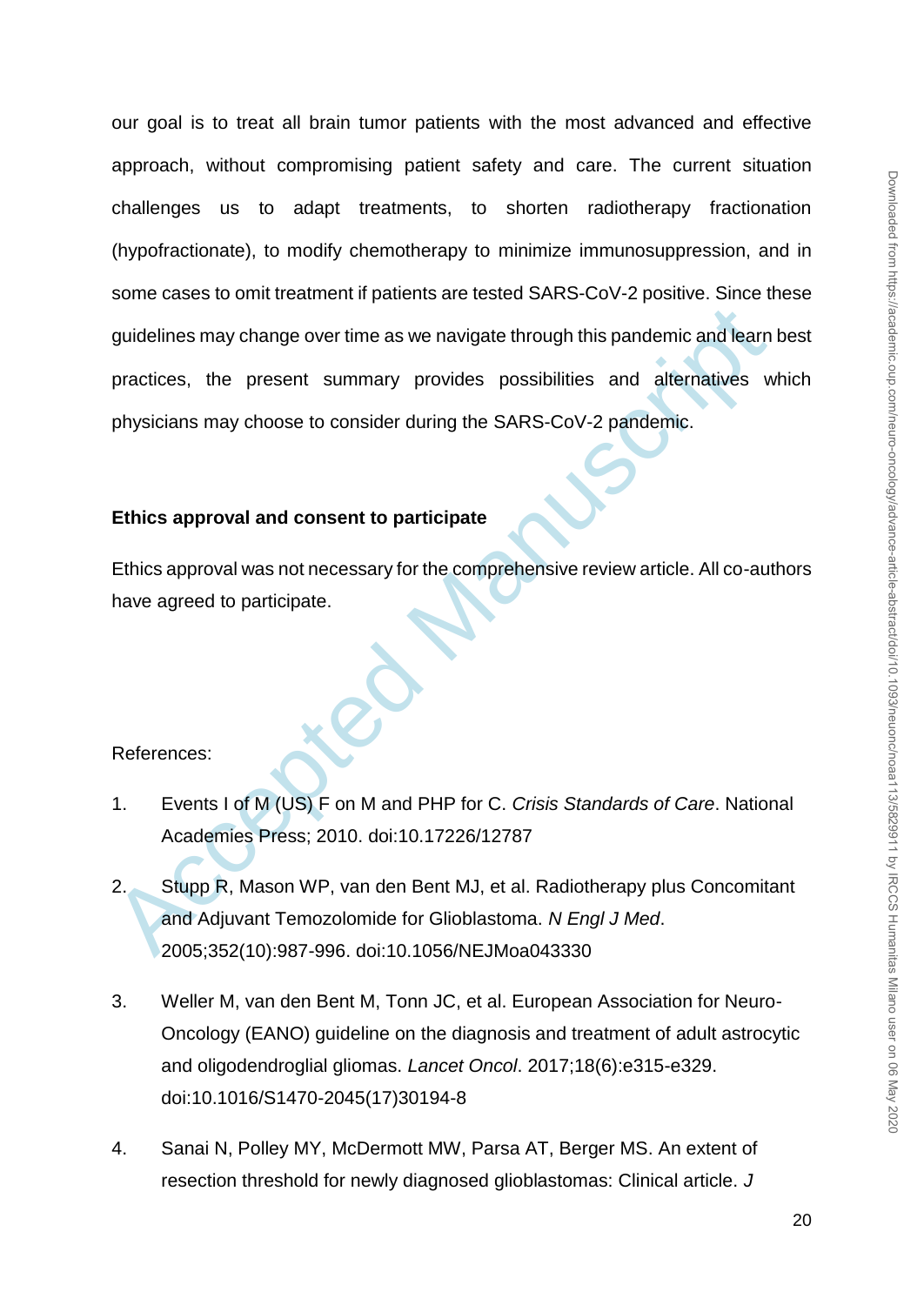*Neurosurg*. 2011;115(1):3-8. doi:10.3171/2011.2.JNS10998

- 5. Bloch O, Han SJ, Cha S, et al. Impact of extent of resection for recurrent glioblastoma on overall survival: Clinical article. *J Neurosurg*. 2012;117(6):1032-1038. doi:10.3171/2012.9.JNS12504
- 6. Mukherjee RK, Back MF, Lu JJ, Shakespeare TP, Wynne CJ. Hiding in the bunker: Challenges for a radiation oncology department operating in the Severe Acute Respiratory Syndrome outbreak. *Australas Radiol*. 2003;47(2):143-145. doi:10.1046/j.0004-8461.2003.01165.x
- 7. SARS Investigation Team from DMERI, SGH. Strategies adopted and lessons learnt during the severe acute respiratory syndrome crisis in Singapore. *Rev Med Virol*. 2005;15(1):57-70. doi:10.1002/rmv.458
- bunker: Challenges for a radiation oncology department operating in the<br>Severe Acute Respiratory Syndrome outbreak. Australas Radiol.<br>2003;47(2):143-145. doi:10.1046/j.0004-8461.2003.01165.x<br>5ARS Investigation Team from DM 8. Gay HA, Santiago R, Gil B, et al. Lessons Learned From Hurricane Maria in Puerto Rico: Practical Measures to Mitigate the Impact of a Catastrophic Natural Disaster on Radiation Oncology Patients. *Pract Radiat Oncol*. 2019;9(5):305-321. doi:10.1016/j.prro.2019.03.007
- 9. Ruan Q, Yang K, Wang W, Jiang L, Song J. Clinical predictors of mortality due to COVID-19 based on an analysis of data of 150 patients from Wuhan, China. *Intensive Care Med*. March 2020:1-3. doi:10.1007/s00134-020-05991-x
- 10. Wang H, Zhang L. Risk of COVID-19 for patients with cancer. *Lancet Oncol*. 2020;2019(20):S1470-2045(20)30149-2. doi:10.1016/S1470-2045(20)30149-2
- 11. Liao G, Zhao Z, Yang H, Li X. Efficacy and Safety of Hypofractionated Radiotherapy for the Treatment of Newly Diagnosed Glioblastoma Multiforme: A Systematic Review and Meta-Analysis. *Front Oncol*. 2019;9(OCT):1017. doi:10.3389/fonc.2019.01017
- 12. Roa W, Brasher PMA, Bauman G, et al. Abbreviated course of radiation therapy in older patients with glioblastoma multiforme: A prospective randomized clinical trial. *J Clin Oncol*. 2004;22(9):1583-1588. doi:10.1200/JCO.2004.06.082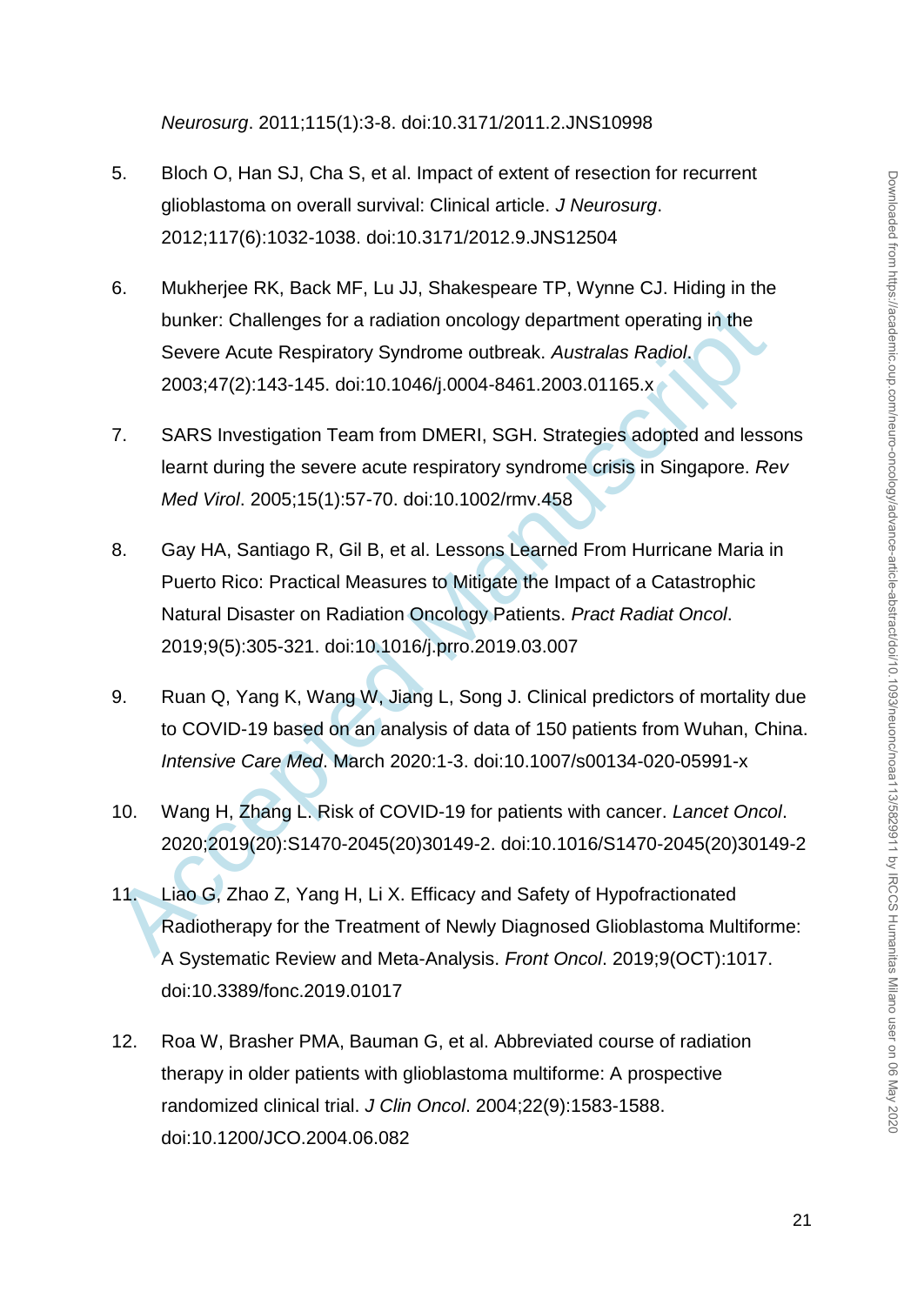- 13. Malmström A, Grønberg BH, Marosi C, et al. Temozolomide versus standard 6-week radiotherapy versus hypofractionated radiotherapy in patients older than 60 years with glioblastoma: the Nordic randomised, phase 3 trial. *Lancet Oncol*. 2012;13(9):916-926. doi:10.1016/S1470-2045(12)70265-6
- 14. Phillips C, Guiney M, Smith J, Hughes P, Narayan K, Quong G. A randomized trial comparing 35 Gy in ten fractions with 60 Gy in 30 fractions of cerebral irradiation for glioblastoma multiforme and older patients with anaplastic astrocytoma. *Radiother Oncol*. 2003;68(1):23-26. doi:10.1016/S0167- 8140(03)00206-8
- 15. Perry JR, Laperriere N, O'Callaghan CJ, et al. Short-Course Radiation plus Temozolomide in Elderly Patients with Glioblastoma. *N Engl J Med*. 2017;376(11):1027-1037. doi:10.1056/NEJMoa1611977
- 16. Roa W, Kepka L, Kumar N, et al. International Atomic Energy Agency Randomized Phase III Study of Radiation Therapy in Elderly and/or Frail Patients With Newly Diagnosed Glioblastoma Multiforme. *J Clin Oncol*. 2015;33(35):4145-4150. doi:10.1200/JCO.2015.62.6606
- inal comparing 55 cylin terrifactoris wind obey in to mactual incredibility and incredibility metallication and dider patients with anaplastic<br>astrocytoma. Radiother Oncol. 2003;68(1):23-26. doi:10.1016/S0167-<br>8140(03)0020 17. Navarria P, Pessina F, Tomatis S, et al. Are three weeks hypofractionated radiation therapy (HFRT) comparable to six weeks for newly diagnosed glioblastoma patients? Results of a phase II study. *Oncotarget*. 2017;8(40):67696. doi:10.18632/oncotarget.18809
- 18. Gaber MH, Sakr AY, Salama DH, Hashem WB, EL-Zawahry IM. Short Course versus Standard Course of Radiotherapy in Glioblastoma Multiforme. *J Nucl Med Radiat Ther*. 2018;09(06):1-6. doi:10.4172/2155-9619.1000388
- 19. Zhou F, Yu T, Du R, et al. Clinical course and risk factors for mortality of adult inpatients with COVID-19 in Wuhan, China: a retrospective cohort study. *Lancet*. 2020;0(0). doi:10.1016/s0140-6736(20)30566-3
- 20. ME H, AC D, T G, et al. MGMT Gene Silencing and Benefit From Temozolomide in Glioblastoma. *N Engl J Med*. 2005;352(10). doi:10.1056/NEJMOA043331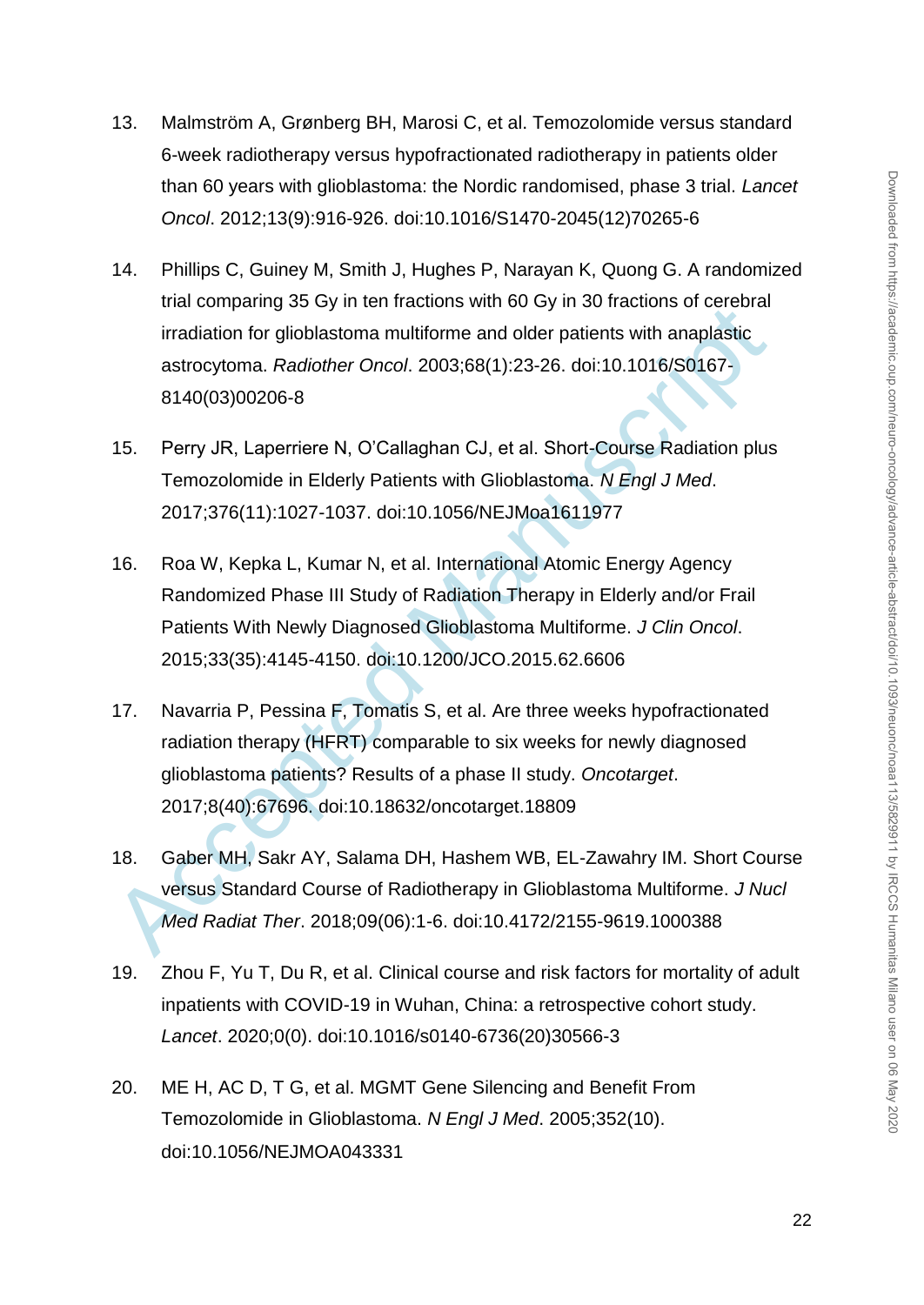- 21. Nabors LB, Portnow J, Ammirati M, et al. Central nervous system cancers, version 1.2017 featured updates to the NCCN guidelines. *JNCCN J Natl Compr Cancer Netw*. 2017;15(11):1331-1345. doi:10.6004/jnccn.2017.0166
- 22. Wick W, Platten M, Meisner C, et al. Temozolomide chemotherapy alone versus radiotherapy alone for malignant astrocytoma in the elderly: the NOA-08 randomised, phase 3 trial. *Lancet Oncol*. 2012;13(7):707-715. doi:10.1016/S1470-2045(12)70164-X
- 23. Lehne G, Lote K. Pulmonary Toxicity of Cytotoxic and Immunosuppressive Agents: A Review. *Acta Oncol (Madr)*. 1990;29(2):113-124. doi:10.3109/02841869009126530
- oo randomised, phase 3 ntal. Lancer Oncol. 2012, 13(1), 1701-713.<br>
doi:10.1016/S1470-2045(12)70164-X<br>
23. Lehne G, Lote K. Pulmonary Toxicity of Cytotoxic and Immunosuppressive<br>
Agents: A Review. Acta Oncol (Madr). 1990;29 24. Herrlinger U, Tzaridis T, Mack F, et al. Lomustine-temozolomide combination therapy versus standard temozolomide therapy in patients with newly diagnosed glioblastoma with methylated MGMT promoter (CeTeG/NOA–09): a randomised, open-label, phase 3 trial. *Lancet*. 2019;393(10172):678-688. doi:10.1016/S0140-6736(18)31791-4
- 25. Stupp R, Taillibert S, Kanner A, et al. Effect of Tumor-Treating Fields Plus Maintenance Temozolomide vs Maintenance Temozolomide Alone on Survival in Patients With Glioblastoma. *JAMA*. 2017;318(23):2306. doi:10.1001/jama.2017.18718
- 26. Stupp R, Taillibert S, Kanner AA, et al. Maintenance therapy with tumor-Treating fields plus temozolomide vs temozolomide alone for glioblastoma a randomized clinical trial. *JAMA - J Am Med Assoc*. 2015;314(23):2535-2543. doi:10.1001/jama.2015.16669
- 27. Cenciarini M, Valentino M, Belia S, et al. Dexamethasone in glioblastoma multiforme therapy: Mechanisms and controversies. *Front Mol Neurosci*. 2019;12:65. doi:10.3389/fnmol.2019.00065
- 28. Russell CD, Millar JE, Baillie JK. Clinical evidence does not support corticosteroid treatment for 2019-nCoV lung injury. *Lancet*. 2020;395(10223):473-475. doi:10.1016/S0140-6736(20)30317-2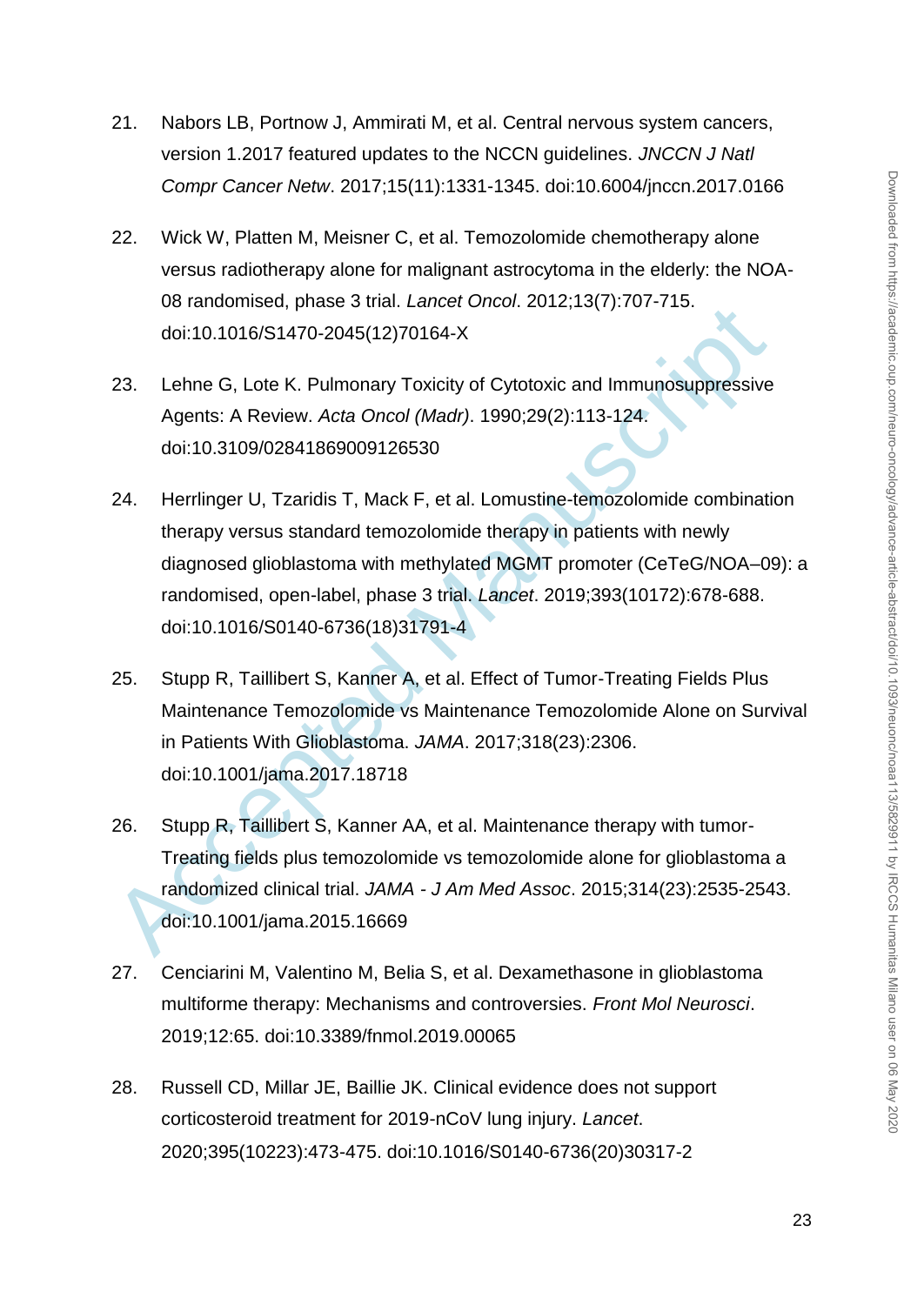- 29. *Guidance on the Management of Clinical Trials during the COVID-19 (Coronavirus) Pandemic*. http://www.icmje.org/recommendations/browse/publishing-and-editorialissues/overlapping-publications.html. Accessed March 29, 2020.
- Accessed March 25, 2020. 30. ESTRO - ESTRO News. https://www.estro.org/About/Newsroom/News/Radiotherapy-in-a-time-of-crisis. Accessed March 25, 2020.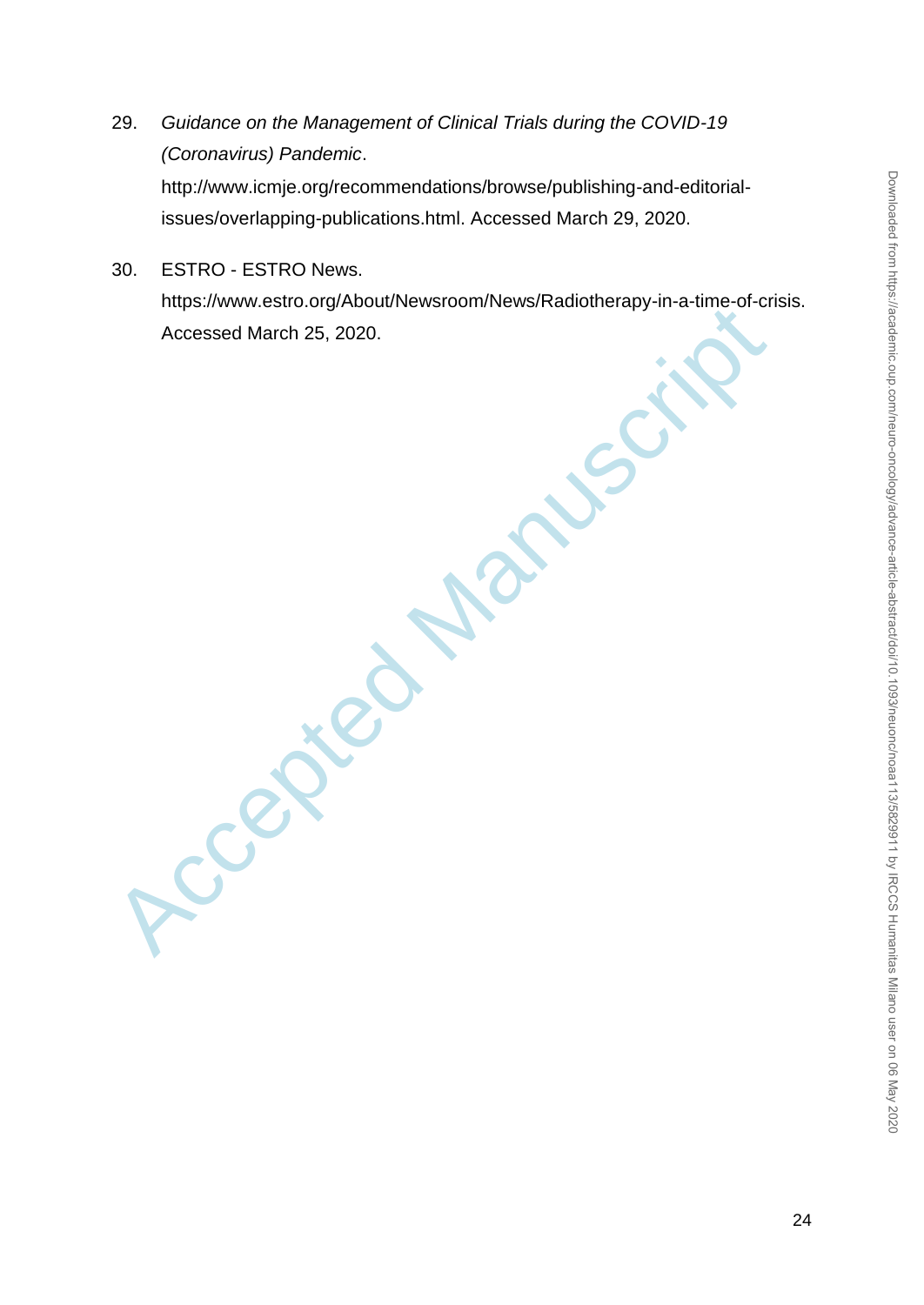# **Table 1: Proposed neurooncological treatment algorithm during the SARS-CoV-**

# **2 pandemic**

|                                          | <b>Criteria</b>                                               | Scale-up phase                                                         | <b>Crisis phase</b>                                                                                                                                                                               | Caveat                                                                                                                                                                                                                                                         |  |  |
|------------------------------------------|---------------------------------------------------------------|------------------------------------------------------------------------|---------------------------------------------------------------------------------------------------------------------------------------------------------------------------------------------------|----------------------------------------------------------------------------------------------------------------------------------------------------------------------------------------------------------------------------------------------------------------|--|--|
| Surgery                                  | Operable tumors<br>or tumors in need<br>of decompression      | Max. safe<br>resection                                                 | Individual assessment of<br>resources and necessity                                                                                                                                               | Salvage surgery should be discussed<br>after pandemic                                                                                                                                                                                                          |  |  |
| WHO Grade III                            |                                                               |                                                                        |                                                                                                                                                                                                   |                                                                                                                                                                                                                                                                |  |  |
| <b>Grade III</b><br><b>IDH</b><br>mutant | 1p/19q non-cod.                                               | $RT (+/-TMZ)$<br>$\rightarrow$ TMZ                                     | $RT \rightarrow TMZ$                                                                                                                                                                              | TMZ should be reviewed individually<br>Crisis phase: Standard fractionation<br>may be given if resources allow,<br>however, discussion with the patient<br>as to potential pros and cons of Hypofx<br>RT can be considered.                                    |  |  |
|                                          | 1p/19q cod.                                                   | $RT \rightarrow PCV$ or<br>$RT + TMZ \rightarrow$<br>TMZ               | $RT + TMZ \rightarrow TMZ$                                                                                                                                                                        | TMZ in place of PCV can minimize<br>toxicity/exposure<br>Crisis phase: Standard fractionation<br>may be given if resources allow,<br>however, discussion with the patient<br>as to potential pros and cons of Hypofx<br>RT can be considered.                  |  |  |
| Grade III<br><b>IDH WT</b>               | Favorable:<br>Age <65/70 years<br>and<br>KPS <sub>2</sub> 70  | $RT + TMZ \rightarrow$<br>TMZ                                          | Hypofx RT (40.05 Gy/ 15 fx)<br>$+ TMZ \rightarrow TMZ$                                                                                                                                            | TMZ should be reviewed individually<br>Crisis phase: Hypofx RT alone with<br>40.05 Gy in 15 fractions with delayed<br>TMZ to adjuvant phase when MGMT<br>known and hypermethylated or<br>shorter course Hypofx RT alone as<br>opposed to withholding treatment |  |  |
|                                          | Favorable age but<br>unfavorable<br>KPS (between 50<br>to 70) | Hypofx RT<br>(40.05 Gy/ 15 fx)<br>+/- TMZ                              | Hypofx RT alone (34 Gy/ 10<br>fx); Ultra-Short course RT<br>$(25 \text{ Gy} / 5 \text{ fx})$                                                                                                      | TMZ should be reviewed critically;<br>can consider BSC                                                                                                                                                                                                         |  |  |
|                                          | Age >65/70<br>MGMT promotor<br>non-meth.                      | Hypofx RT with<br>40.05 Gy/ 15 fx                                      | Hypofx RT (34 Gy Gy/ 10<br>Fractions); Ultra-Short<br>course RT (25 Gy/ 5 fx)                                                                                                                     | no TMZ; can consider BSC if poor<br><b>KPS</b>                                                                                                                                                                                                                 |  |  |
|                                          | Age >65/70<br>MGMT promotor<br>methylated                     | <b>Hypofx RT</b><br>(40.05 Gy/ 15 fx)<br>$+ TMZ \rightarrow TMZ$       | Hypofx RT 40.05Gy/15 fx<br>with delayed TMZ to<br>adjuvant alone or shorter<br>course hypofx RT alone (34<br>Gy in 10 fx or ultra-short<br>course RT with 25 Gy/ 5<br>fractions) depending on KPS | TMZ should be reviewed critically;<br>can consider BSC if poor KPS                                                                                                                                                                                             |  |  |
|                                          | Very unfavorable<br>KPS < 50                                  | <b>Hypofx RT</b><br>(40.05/15 fx or<br>34 Gy/10 fx or<br>25Gy/5 fx)    | ultra-short course RT with<br>25 Gy/ 5 fractions; TMZ<br>alone if methylated MGMT<br>or BSC                                                                                                       | BSC should be considered and TMZ<br>should be reviewed critically even in<br>MGMT meth.                                                                                                                                                                        |  |  |
| <b>WHO Grade IV</b>                      |                                                               |                                                                        |                                                                                                                                                                                                   |                                                                                                                                                                                                                                                                |  |  |
|                                          | Favorable:<br>Age $<$ 65/70 years<br><b>KPS&gt;70</b>         | $RT + TMZ \rightarrow$<br>$TMZ (+/-TTF)$                               | Hypofx RT (40.05 Gy/ 15 fx)<br>$+/-$ TMZ                                                                                                                                                          | TMZ should be reviewed individually<br>and should be considered if MGMT<br>known positive, Hypofx RT alone with<br>40.05 Gy in 15 fractions with delayed<br>TMZ to adjuvant phase if MGMT<br>unknown, individually review initiation<br>of TTF                 |  |  |
|                                          | Favorable age with<br>unfavorable<br>KPS between 70<br>and 50 | Hypofx RT alone<br>with 40.05Gy/ 15<br>fx $+/-$ TMZ                    | Hypofx RT alone with 34 Gy/<br>10 fractions or ultra-short<br>course RT (25 Gy / 5<br>fractions) or BSC                                                                                           | TMZ should be reviewed individually<br>and should be considered if MGMT<br>known positive, Hypofx RT alone with<br>40.05 Gy in 15 fx with delayed TMZ<br>to adjuvant phase if MGMT unknown                                                                     |  |  |
|                                          | Age >65/70<br>MGMT promotor<br>non-meth.                      | Hypofx RT<br>(40.05Gy/ 15 fx)                                          | Hypofx RT $(34 \text{ Gy} / 10 \text{ fx})$ or<br>ultra-short course RT (25 Gy<br>/ 5 fractions)                                                                                                  | Consider BSC for poor performance<br>status                                                                                                                                                                                                                    |  |  |
|                                          | Age >65/70<br>MGMT promotor<br>methylated                     | Hypofx RT<br>(40.05Gy/ 15 fx)<br>+/- TMZ                               | Hypofx RT alone (34 Gy/ 10<br>fx or $25 \text{ Gy} / 5 \text{ fx}$ ) or BSC                                                                                                                       | TMZ should be reviewed critically<br>BSC for poor performance status                                                                                                                                                                                           |  |  |
|                                          | Very unfavorable<br><b>KPS&lt;50</b>                          | Hypofx RT (34<br>Gy/10 fx or 25<br>$Gy / 5$ fx) alone<br>or BSC or TMZ | 25 Gy/ 5 fx or<br>BSC                                                                                                                                                                             | BSC should be considered and TMZ<br>should be reviewed critically even in<br>MGMT meth.                                                                                                                                                                        |  |  |